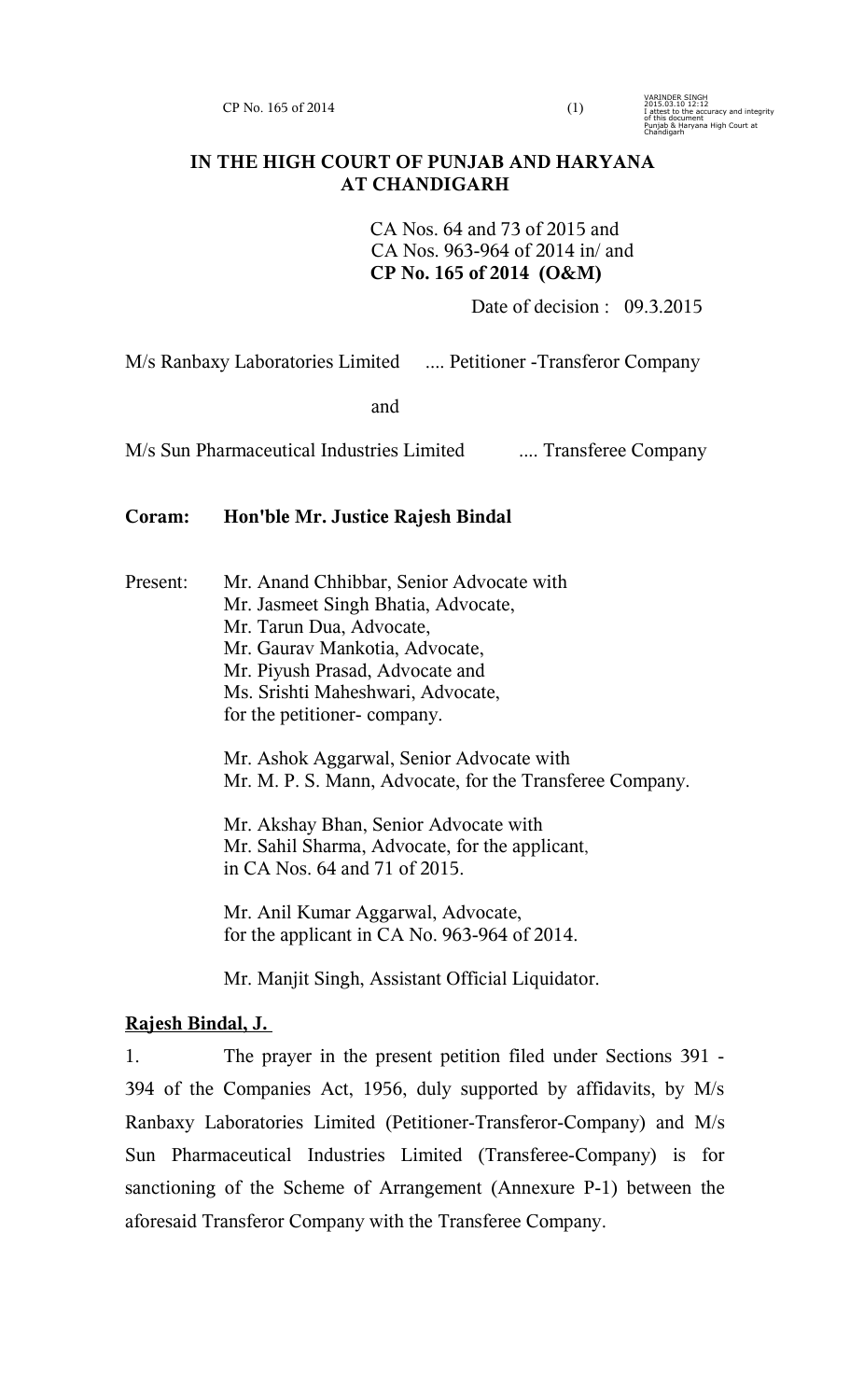2. This is the second motion petition.

3. It is averred in the petition that the registered office of the Transferor Company is situated at Mohali (Punjab), and registered office of the Transferee company is situated at Vadodara (Gujarat).

4. The Board of Directors of the M/s Ranbaxy Laboratories Limited (Petitioner-Transferor-Company) and M/s Sun Pharmaceutical Industries Limited (Transferee-Company) have approved the said Scheme in their respective meetings held on 6.4.2014, vide resolutions annexed with the first motion petition as Annexures P-5 (colly) & P-14, respectively.

5. Main objects of the petitioner-Transferor Company and the Transferee Company are detailed in their respective Memorandum and Articles of Association annexed with the first motion petition.

6. Vide order dated 7.8.2014, the prayer to dispense with convening of the meetings of the secured and unsecured creditors was allowed by this Court considering the fact that the petitioner Transferor company has 18 secured creditors, out of which 16, constituting 93.39% in value, had given their consent/no objection to the Scheme. Out of 7428 unsecured creditors, 65 constituting 88.79% in value, had also given no objection and consent to the scheme. Mr. Harkesh Manuja, and Ms. Puneeta Sethi, Advocates were appointed, as Chairman and Co-Chairperson, respectively, to convene the meeting of the equity shareholders of the Transferor Company. In the report dated 26.9.2014, it has been stated that on 19.9.2014 the meeting was attended either personally or through proxy /authorised representatives by 236 equity shareholders of the Petitioner Transferor Company, holding 28,57,64,027 shares of  $\bar{\tau}$  5 each, value of the shares being  $\bar{\tau}$  1,42,88,20,135/-. Total 203 ballots involving 28,56,77,507 votes having value of  $\bar{\tau}$  1,42,83,87,535/-, were cast as found from the ballot box opened after polling. There were 30 members present personally. Out of the 236 shareholders, 33 abstained from voting. After polling, it was found that in all 203 ballots were polled, out of which 195 were found to be valid and 8 were found to be invalid. The invalid ballot papers 8 in numbers were pertaining to 48,184 shares, having value of  $\bar{\xi}$  2,40,920/-. Out of 203 equity shareholders present and voting, 190 voted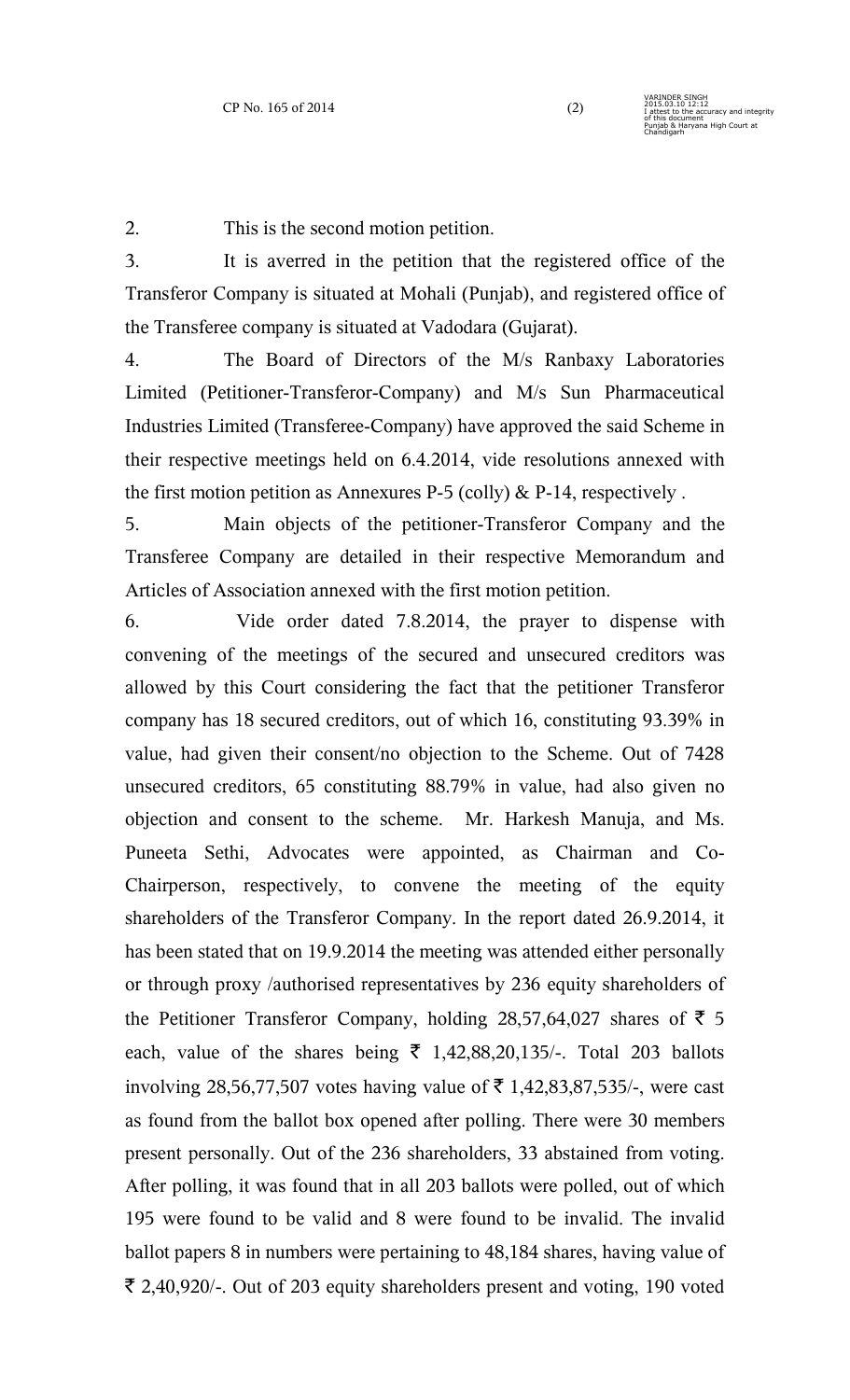in favour of the Scheme of Arrangement, representing value of  $\bar{\tau}$ 1,42,37,91,500 i.e. 99.6951% of the total value of equity shareholders of those present and voted validly. 5 equity shareholders voted against the Scheme of Arrangement, representing a value of  $\bar{\tau}$  43,55,115/- i.e. 0.3049% of the value of those present and voted validly. The summary as reproduced in the report is extracted below:-

### In number

| Sr. No. | <i>Particulars</i>                                                                                         | In number | %       |
|---------|------------------------------------------------------------------------------------------------------------|-----------|---------|
| (a)     | Number of members/ authorized 190<br>representative/ proxies folio wise who<br>voted for the resolution:   |           | 97.4359 |
| (b)     | Number of members/ authorized 5<br>representative/ proxies folio wise who<br>voted against the resolution: |           | 2.5641  |
| (c)     | Total Number of Members (folio wise who 195<br>cast valid votes)                                           |           | 100     |

# In value of shares

| Sr. No.      | <b>Particulars</b>     | In value              | %        |
|--------------|------------------------|-----------------------|----------|
| $\mathbf{a}$ | Votes 'For'            | 1,42,37,91,500        | 99.6951% |
| (b)          | Vote 'Against'         | $ 43,55,115\rangle$ - | 0.3049%  |
| (c)          | Total Valid Votes Cast | 1,42,81,46,615        | 100      |

7. Vide order dated 29.9.2014, considering the fact that the Scheme has been approved by the majority of the equity shareholders, the first motion petition was disposed of. The petitioner company was given liberty to move the Second Motion Petition.

8. Notice of this Second Motion Petition was issued to the Regional Director, Ministry of Corporate Affairs, Noida as well as the Official Liquidator and was also ordered to be published in 'Financial Express' (English) and 'Dainik Bhaskar' (Hindi), both Punjab and Chandigarh editions and in the official Gazette of the State of Punjab. The aforesaid order was complied with and an affidavit to this effect has been placed on record.

9. Vide CA Nos. 963-964 of 2014 and CA No. 64 of 2015, two objections have been filed, which are being dealt with first before dealing with the case of the petitioner on merits.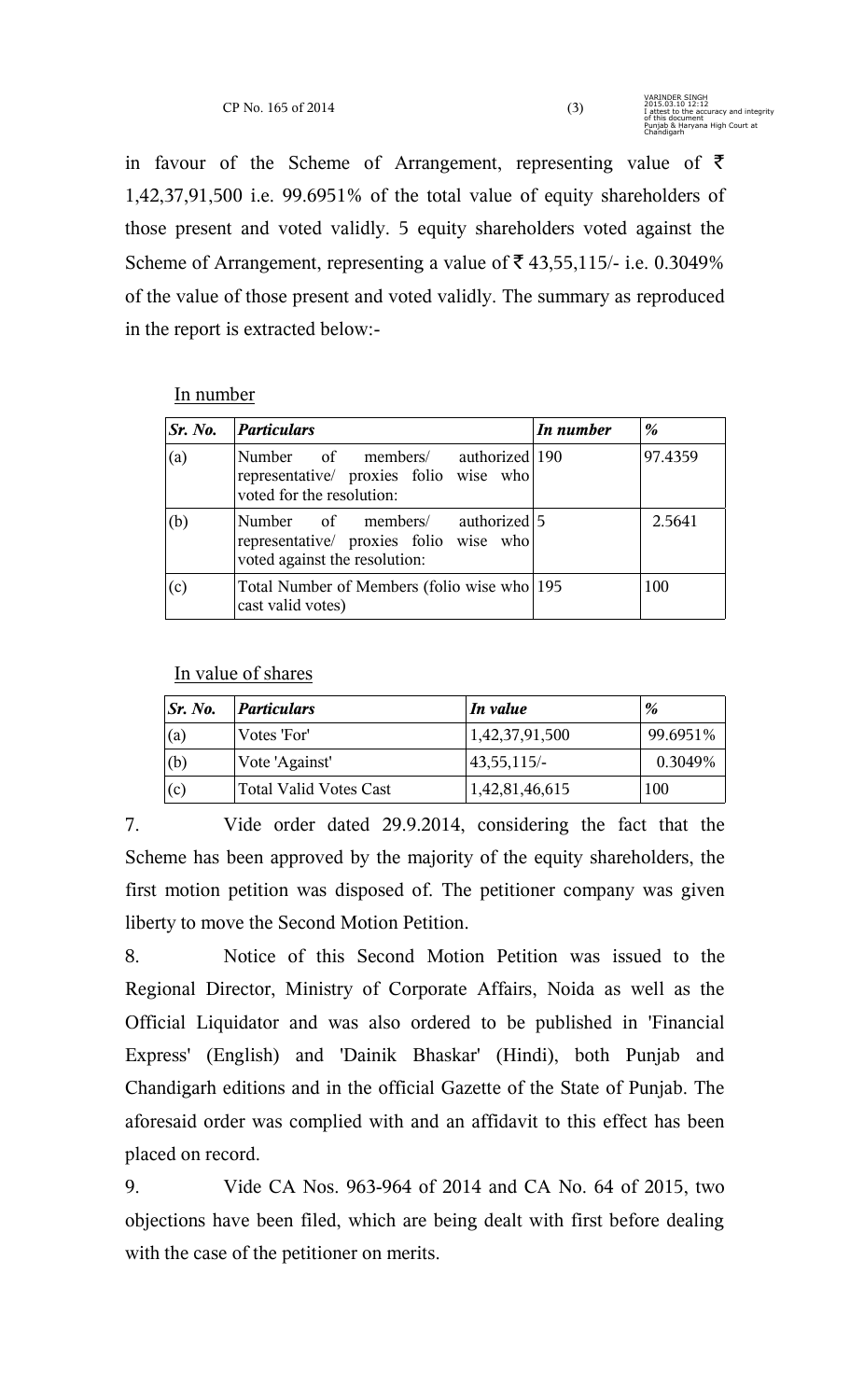# **OBJECTIONS FILED AGAINST ACCEPTANCE OF SCHEME OF ARRANGEMENT**.

### CA Nos. 963-964/2014

10 The present applications have been filed by Sales Promotion Employees working with the Transferor Company through the Federation of Medical and Sales Representatives' Associations of India.

11. Learned counsel for the objectors claimed the the Sales Promotion Employees are the workmen, hence, they have the locus to file objections. He further submitted that the objectors are aggrieved against clauses 13(a) and 13(b) of the Scheme of Arrangement whereby terms and conditions of the employees already working are sought to be changed to their detriment. Further in clause 13(c) of the Scheme of Arrangement, it has been mentioned that the Transferor Company means M/s Ranbaxy Laboratories Limited only and not its subsidiary or associates. Same is the position with the Transferee Company, still in clause 13(b) of the Scheme of Arrangement, it has been mentioned that employees could be transferred to even the subsidiary of the Transferee Company. Such a transfer could be to a small time defunct company which can spoil the career of the applicants. He further submitted that the Transferor Company had recognised certain Negotiating Committees. Those committees should be allowed to continue and also the other agreements between the Transferor Company and the objectors. He further submitted that if any of the conditions in the scheme of Arrangement is found to be against the public policy, the same can either be deleted or amended by this Court. Even merger approved by the Gujrat High Court in the petition filed by the Transferee Company is of no consequence as this Court has to examine the issue independently.

# CA No. 64/2015

12. By filing CA No. 64 of 2015, objections have been filed by Genepharm S.A. Greece, one of the unsecured creditor, claiming that no notice was ever served upon it as firstly it was one of the creditors and secondly there was a licence and supply agreement dated 11.6.2012 executed between the parties which could not be assigned by either party without prior consent of the other. In the present case, the consent of the objector was not sought prior to filing of the petition for arrangement or any time thereafter. Communication was sent by Ranbaxy (U.K.) Limited on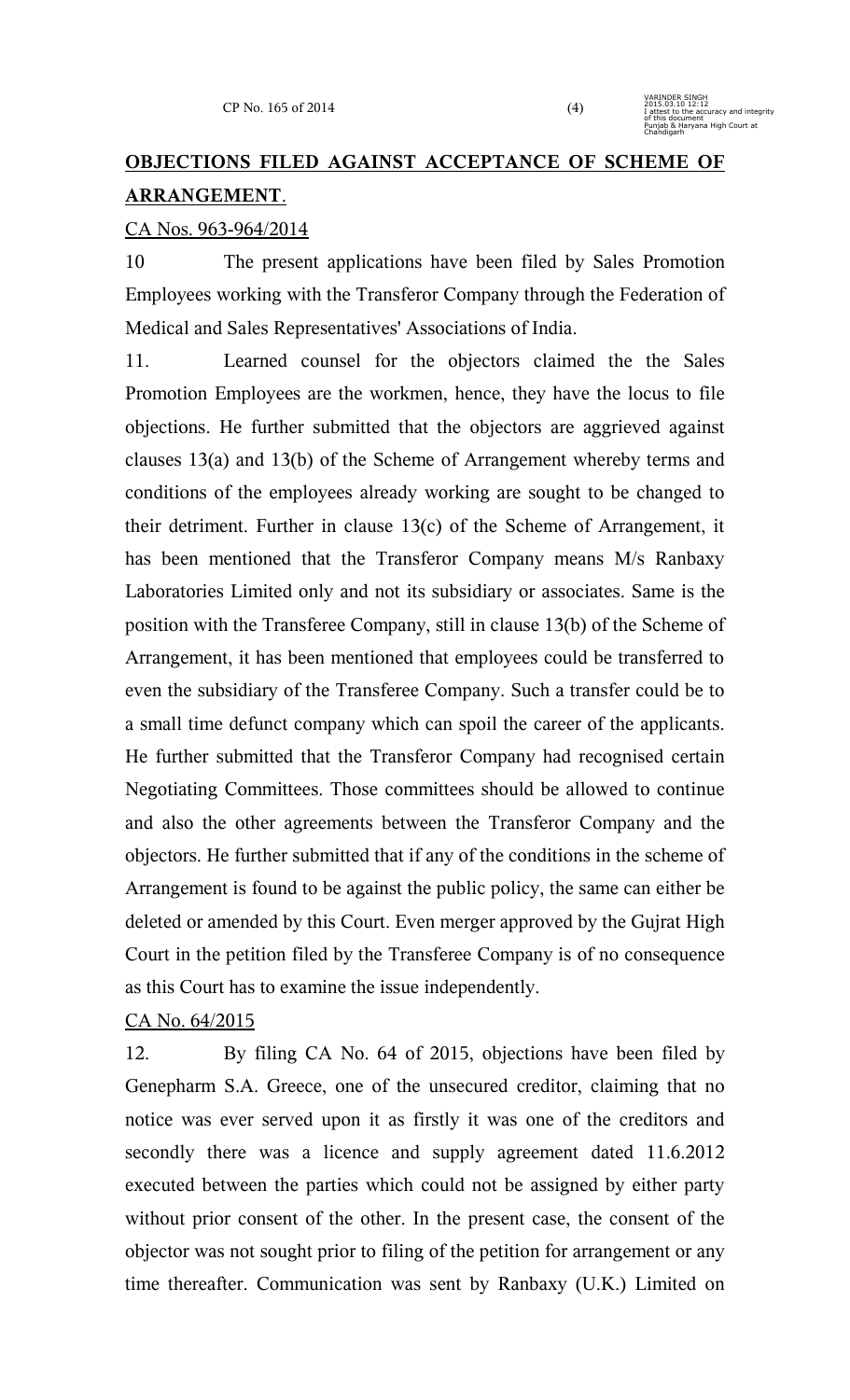4.12.2014 seeking such a consent, hence, in the absence thereof the Scheme of Arrangement should not be approved as rights of the objector will be adversely affected.

13. Learned counsel for the applicant further submitted that in the Scheme of Arrangement even reduction in share capital and capital reserve account has been approved for which due procedure has not been followed.

14. Learned counsel for the Transferor company submitted that it does not dispute the locus of employees, who filed the applications. He submitted that it is a small group of 750 employees out of total 13000- 14000. All the rights of the existing employees of the Transferee Company have been fully protected under Clause 13 of the Scheme of Arrangement. It has been specifically mentioned therein. The apprehensions sought to be raised are totally misconceived. The transfer of the employees shall be strictly in accordance with terms of their appointment and so is the salary and other benefits.

15. Mr. Ashok Aggarwal, learned Senior counsel appearing for the Transferee Company submitted that the Transferee Company had undertaken all the liabilities of the Transferor Company, especially with regard to the employees. It is only that as against the Transferor Company, the name of the Transferee Company shall be substituted. Conditions of service of all the employees will remain the same. All agreement already executed are to be honoured. In terms of Section 19 of the Industrial Disputes Act, there could be wage reduction as well, however, that right has been foregone by the Company for a period of one year. The Scheme is to be read in totality and no provision has to be read in isolation. There is no intention to reduce the wages of any of the employee. He has even filed affidavit dated 11.2.2015 of Ashok I. Bhuta, authorised person of Sun Pharmaceutical Industries Limited stating that if either Clause 13 (a) of the Scheme of Arrangement or the law does not permit, there will not be any reduction in the base salary or base wage of the objectors even after expiry of the period as mentioned in Clause 13 (b) of the Scheme of Arrangement. It has been further stated in the affidavit that Clause 13 (b) of the Scheme of Arrangement shall not be used as an instrument to reduce the base salary or base wage of the transferred employee. Any variation (increase or reduction) in the base salary or base wage rate of the Transferred Employees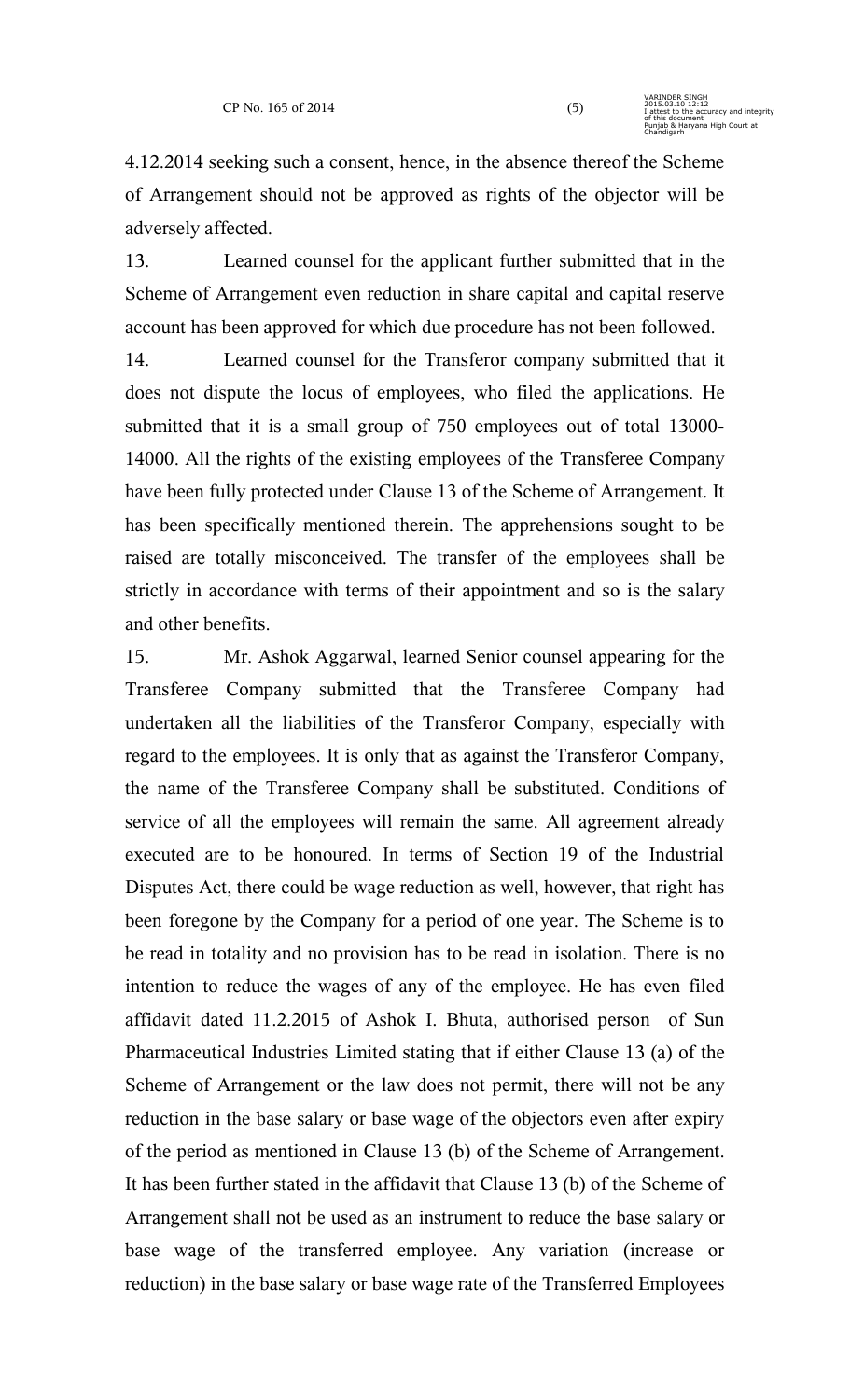even after the relevant period will be in accordance with the terms and conditions of employment and subject always to applicable law, hence, the apprehension is totally baseless.

16. As regards the objections filed by Genepharm S.A., learned senior counsel for the Transferor Company submitted that the objector was one of the unsecured creditor to the extent of  $\bar{\tau}$  17,86,276.80. A sum of Euro 45,000 were paid to the objector in June, 2014, which cleared entire debt due against the transferor company. Once it was not the creditor of the Transferor Company, it had no locus to file the application. The agreement produced on record was with Ranbaxy (U.K.) Limited which is an independent entity. No doubt, the Transferor Company is its holding company. All the agreements executed by Transferor Company shall be honoured by the Transferee Company.

17. He further submitted that as per Clause 16.6 of the Licence and Supply Agreement dated 11.6.2012, the agreement will be binding, despite any change in management control on either party.

18. He further submitted that amount sought to be claimed for which a legal notice dated 21.1.2015 was issued by the objector is merely a claim of damages as assessed by the objector. The same has not been adjudicated upon by any Court. If any such claim is maintainable against the Transferor Company and the objector raises the issue in any Court of law, the Transferee Company shall defend the same and bound by the result thereof. Before adjudication by any Court to the extent the amount is claimed, the objector cannot be said to be a creditor.

19. Heard learned counsel for the parties and perused the paper book.

20. Relevant Clauses of the Scheme of Arrangement are extracted below:-

> *(s) 'Transferor Company'* means Ranbaxy Laboratories Limited, a company registered under the Act and having its registered office at A-41, Industrial Area, Phase VIII-A, SAS Nagar, Mohali, Punjab-160061, India;

> > *xx xx xx xx*

*(u)'Transferee Company'* means Sun Pharmaceutical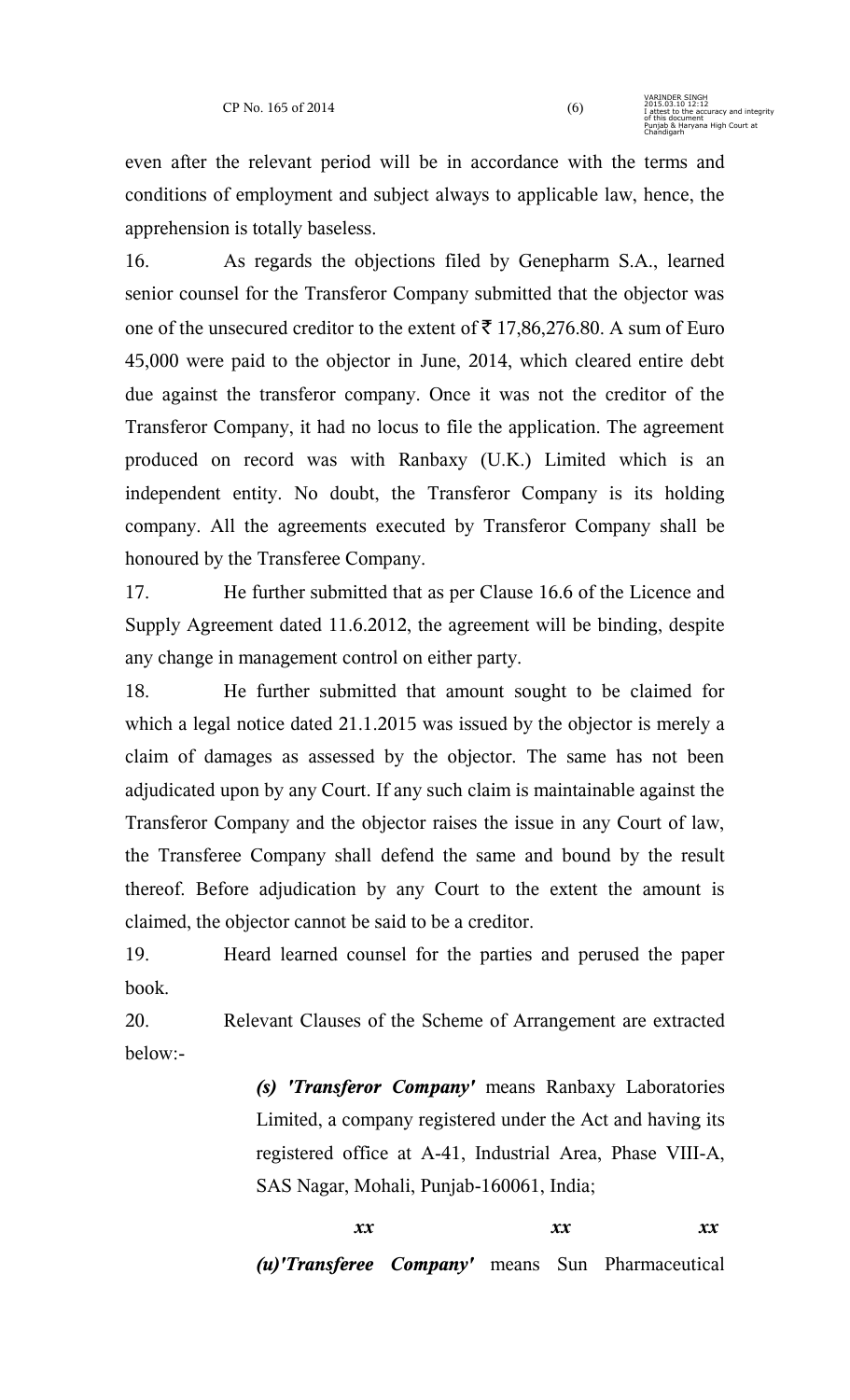Industries Limited, a company registered under the Act and having its registered office at SPARC, Tandalja, Vadodara — 390020, Gujarat, India;

*(v) 'Undertaking'* shall mean the entire business and the whole of the undertakings of the Transferor Company as a going concern, all its assets, rights, licenses and powers, and all its debts, outstandings, liabilities, duties, obligations and employees as on the Appointed Date including, but not limited to, the following:

(i) All the assets and properties (whether moveable or immoveable, tangible or intangible, real or personal, in possession or reversion, corporeal or incorporeal, present, future or contingent) of the Transferor Company, whether situated in India or abroad, including, but not limited to manufacturing facilities, laboratories, land (whether leasehold or freehold), processing plants, plant and machinery, computers, equipment, buildings and structures, offices, residential and other premises, diesel generator sets, stock-in-trade, packing material, raw materials, formulations, tablets, capsules, vials, ointments, active pharmaceutical ingredients and drugs intermediaries, capital work in progress, sundry debtors, furniture, fixtures, interiors, office equipment, vehicles, appliances, accessories, power lines, depots, deposits, all stocks, stocks of fuel, assets, investments of all kinds (including shares, scripts, subsidiaries, stocks, bonds, debenture stocks, units or pass through certificates) including shares or other securities held by the Transferor Company in its subsidiaries, cash balances or deposits with banks, cheques on hand, loans, advances, contingent rights or benefits, book debts, receivables, actionable claims, earnest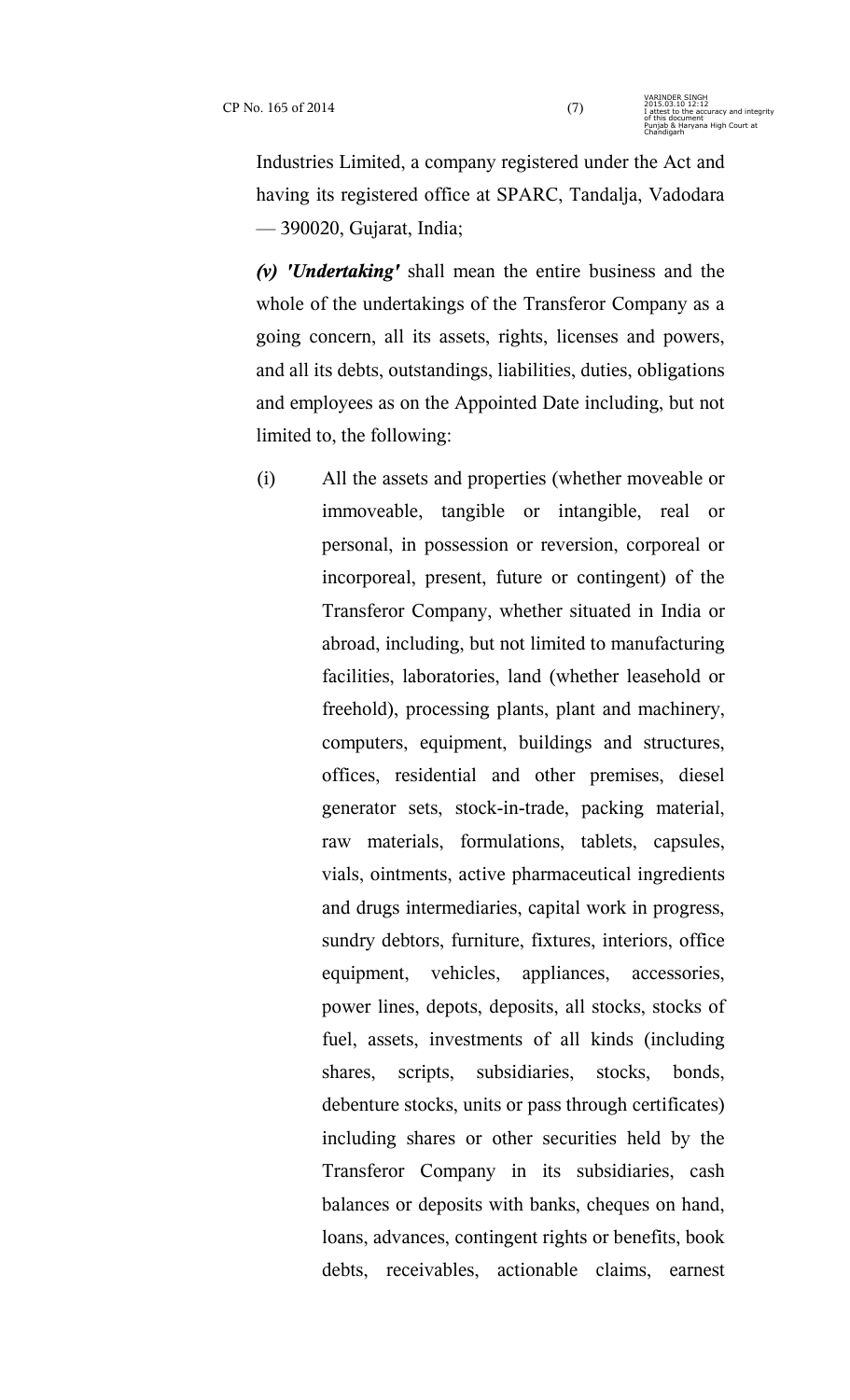moneys, advances or deposits paid by the Transferor Company, financial assets, leases (including but not limited to lease rights of the Transferor Company), hire purchase contracts and assets, lending contracts, rights and benefits under any agreement, benefit of any security arrangements or under any guarantees, reversions, powers, bids, tenders, letters of intent, expressions of interest, development rights (whether vested or potential and whether under agreements or otherwise), municipal permissions, tenancies or license in relation to the office and /or residential properties (including for the employees or other persons), guest houses, godowns, warehouses, licenses, fixed and other assets, intangible assets (including but not limited to software), trade and service names and marks, patents, copyrights, designs and other intellectual property rights of any nature whatsoever, rights to use and avail of telephones, telexes, facsimile, email, internet, leased line connections and installations, utilities, electricity and other services, reserves, provisions, funds, benefits of assets or properties or other interest held in trust, registrations, contracts, engagements, arrangements of all kind, privileges and all other rights, title, interests, other benefits (including tax benefits), assets held by or relating to any Transferor Company employee benefit plan, export incentives accrued, derivative instruments, forward contracts, insurance claims receivable, tax holiday benefit, incentives, credits (including tax credits), minimum alternative tax credit entitlement tax losses, rights, easements, privileges, liberties and advantages of whatsoever nature and wheresoever situate belonging to or in the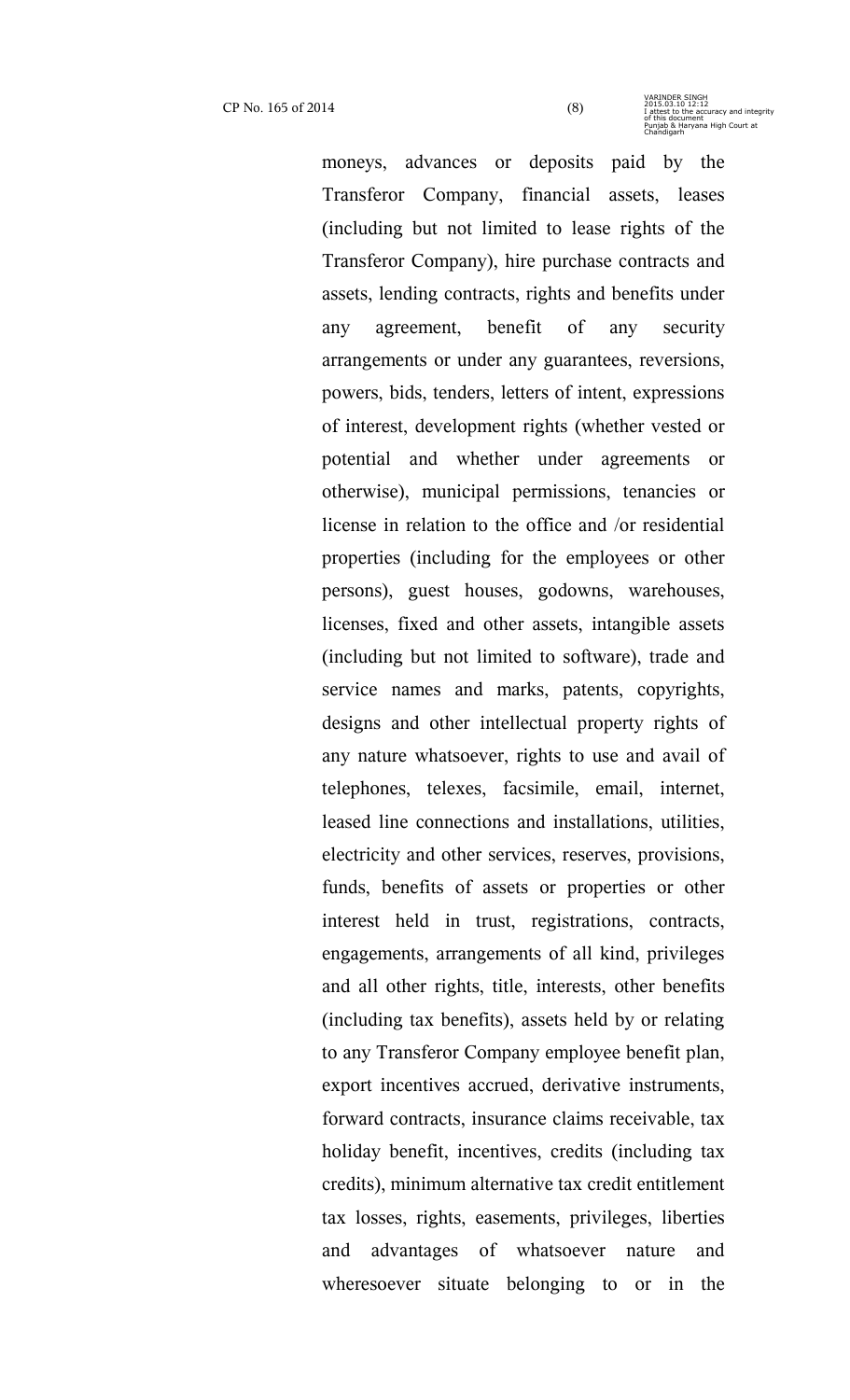ownership, power or possession and in the control of or vested in or granted in favour of or enjoyed by the Transferor Company or in connection with or relating to the Transferor Company and all other interests of whatsoever nature belonging to or in the ownership, power, possession or the control of or vested in or granted in favour of or held for the benefit of or enjoyed by the Transferor Company, in each case, whether in India or abroad.

- (ii) All agreements, rights, contracts, entitlements, licenses, permits, permissions, incentives, approvals, registrations, tax deferrals and benefits, subsidies, concessions, grants, rights, claims, leases, tenancy rights, liberties, special status and other benefits or privileges and claims as to any patents, trademarks, designs, quotas, rights, engagements, arrangements, authorities, allotments, security arrangements, benefits of any guarantees, reversions, powers and all other approvals of every kind, nature and description whatsoever relating to the Transferor Company business activities and operations.
	-

xx xx xx xx

(v) Rights to any claim not preferred or made by the Transferor Company in respect of any refund of tax, duty, cess or other charge, including any erroneous or excess payment thereof made by the Transferor Company and any interest thereon, under any law, act, rule or scheme, and in respect of set-off, carry forward of un-absorbed losses, deferred revenue expenditure, deduction, exemption, rebate, allowance, amortization benefit, etc. whether under the Income Tax Act, 1961, the rules and regulations thereunder, or taxation laws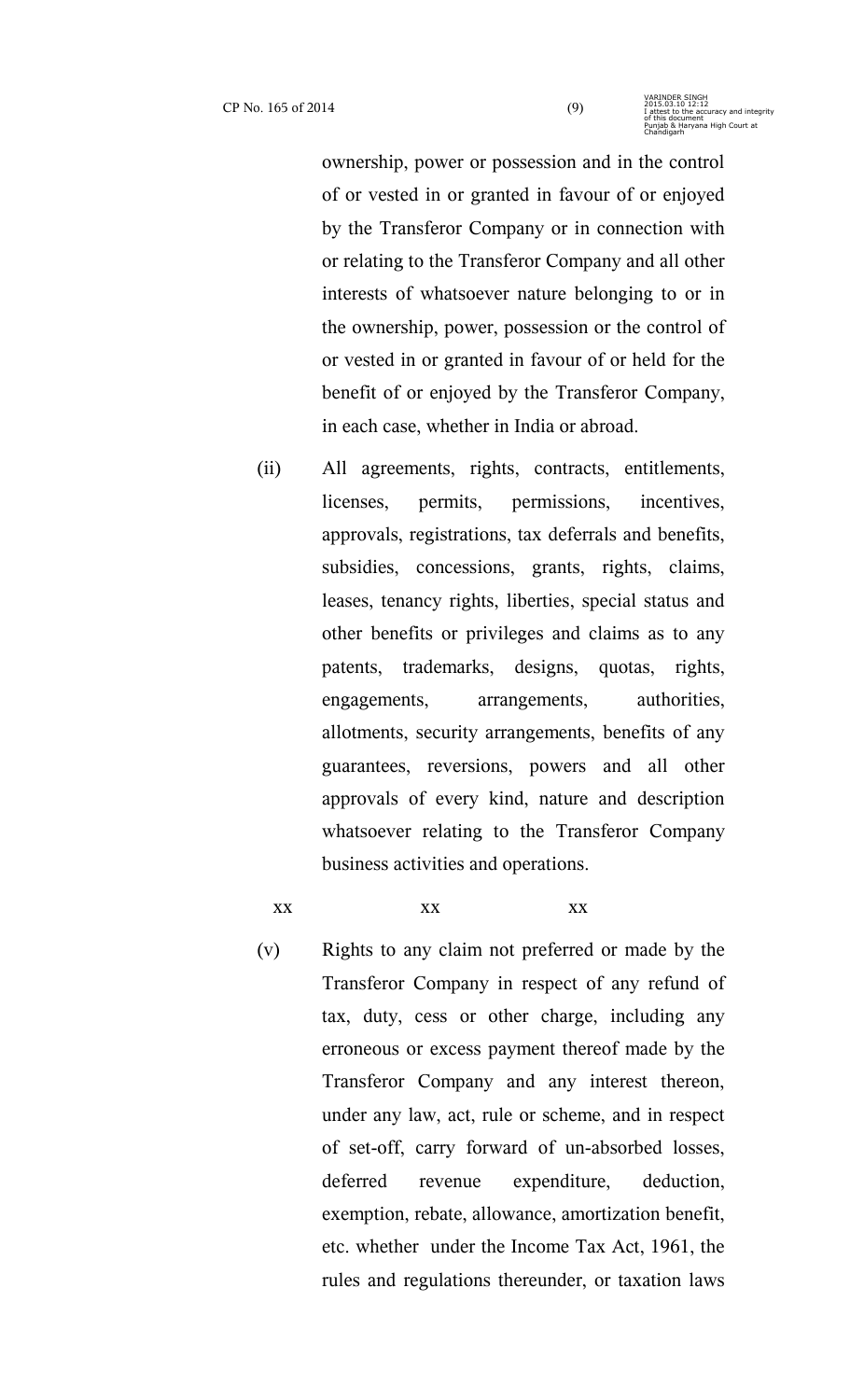of other countries, or any other or like benefits under the said acts or under and in accordance with any law or act, whether in India or anywhere outside India.

xx xx xx xx

- (vii) All other obligations of whatsoever kind, including liabilities of the Transferor Company with regard to their employees, or the employees of any of their subsidiaries, with respect to the payment of gratuity, pension benefits and the provident fund or other compensation or benefits, if any, whether in the event of resignation, death, voluntary retirement or retrenchment or otherwise;
- (viii) All permanent and temporary employees engaged by the Transferor Company at various locations."
	- xx xx xx xx xx

### **"5. LEGAL PROCEEDINGS**

- (a) Upon coming into effect of this Scheme all suits, claims, actions and proceedings by or against the Transferor Company pending and / or arising on or before the Effective Date shall be continued and be enforced by or against the Transferee Company as effectually as if the same had been originally instituted and/ or pending and/ or arising by or against the Transferee Company.
- (b) The Transferee Company will undertake to have all legal or other proceedings initiated by or against the Transferor Company referred to in Section 5(a) above transferred to its name and to have the same continued, prosecuted and enforced by or against the Transferee Company."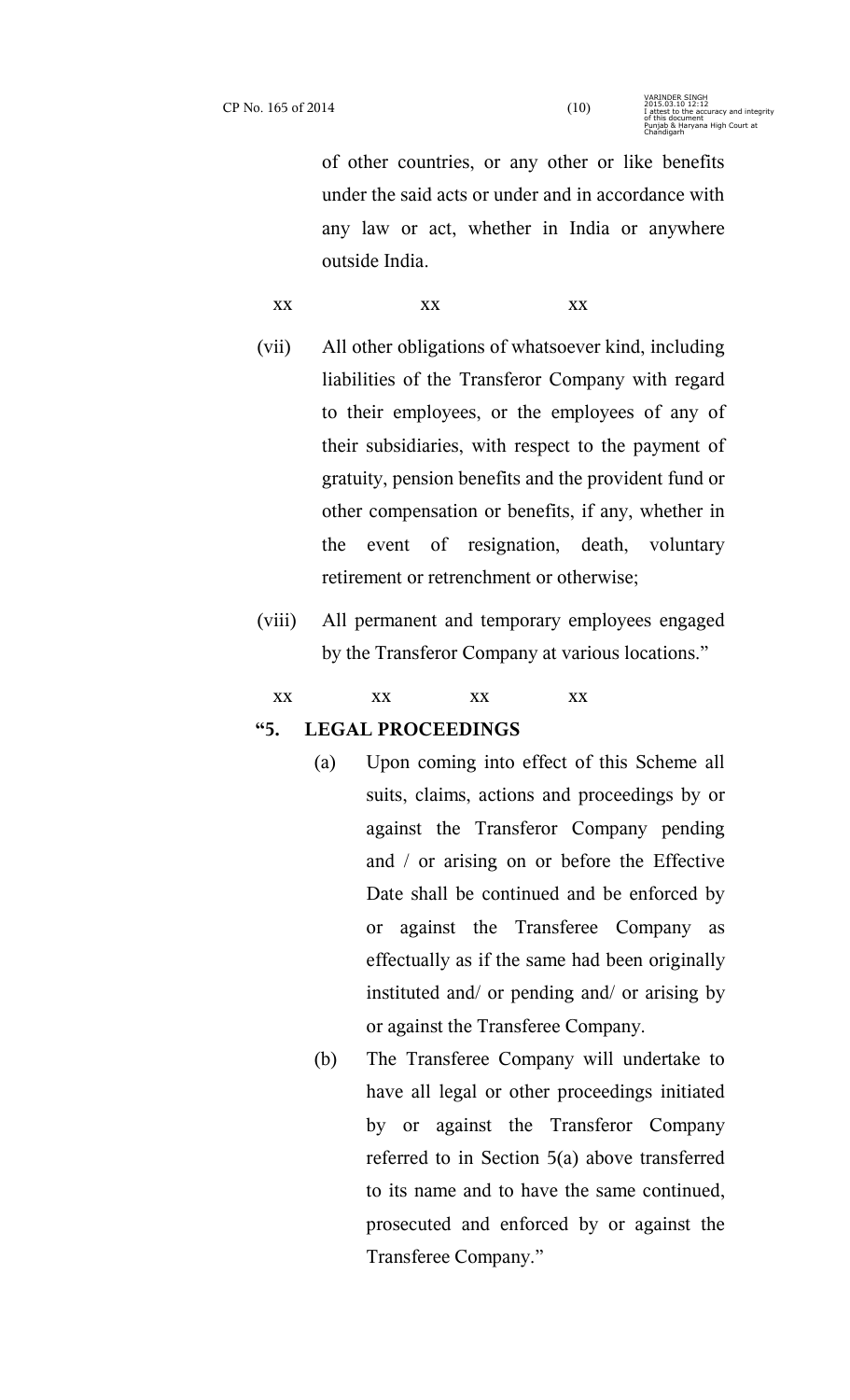xx xx xx xx xx

# **13. TRANSFEROR COMPANY EMPLOYEES**

- (a) Upon the Scheme coming into effect and with effect from the Appointed Date, all permanent employees (including deputed employees) of the Transferor Company, shall become employees of the Transferee Company on such date as if they were in continuous service without any break or interruption in service, and on terms and conditions as to employment and remuneration not less favourable than those on which they are engaged or employed by the Transferor Company, so as to become as and from the Appointed Date, the employees of the Transferee Company. The Transferee Company undertakes to continue to abide by any agreement/ settlement, if any, validly entered into by the Transferor Company with any union/employee of the Transferor Company recognized by the Transferor Company.
- (b) Without prejudice to the provisions of this Scheme and the rights and obligations of the Transferee Company under applicable law, for a period of 12 months after the Scheme comes into effect, (the **"Relevant Period"),** the Transferee Company shall provide (or cause its subsidiaries to provide each such employee of the Transferor Company whose employment was transferred to the Transferee Company pursuant to this Scheme (each, a **"Transferred Employee")** with compensation and benefits that are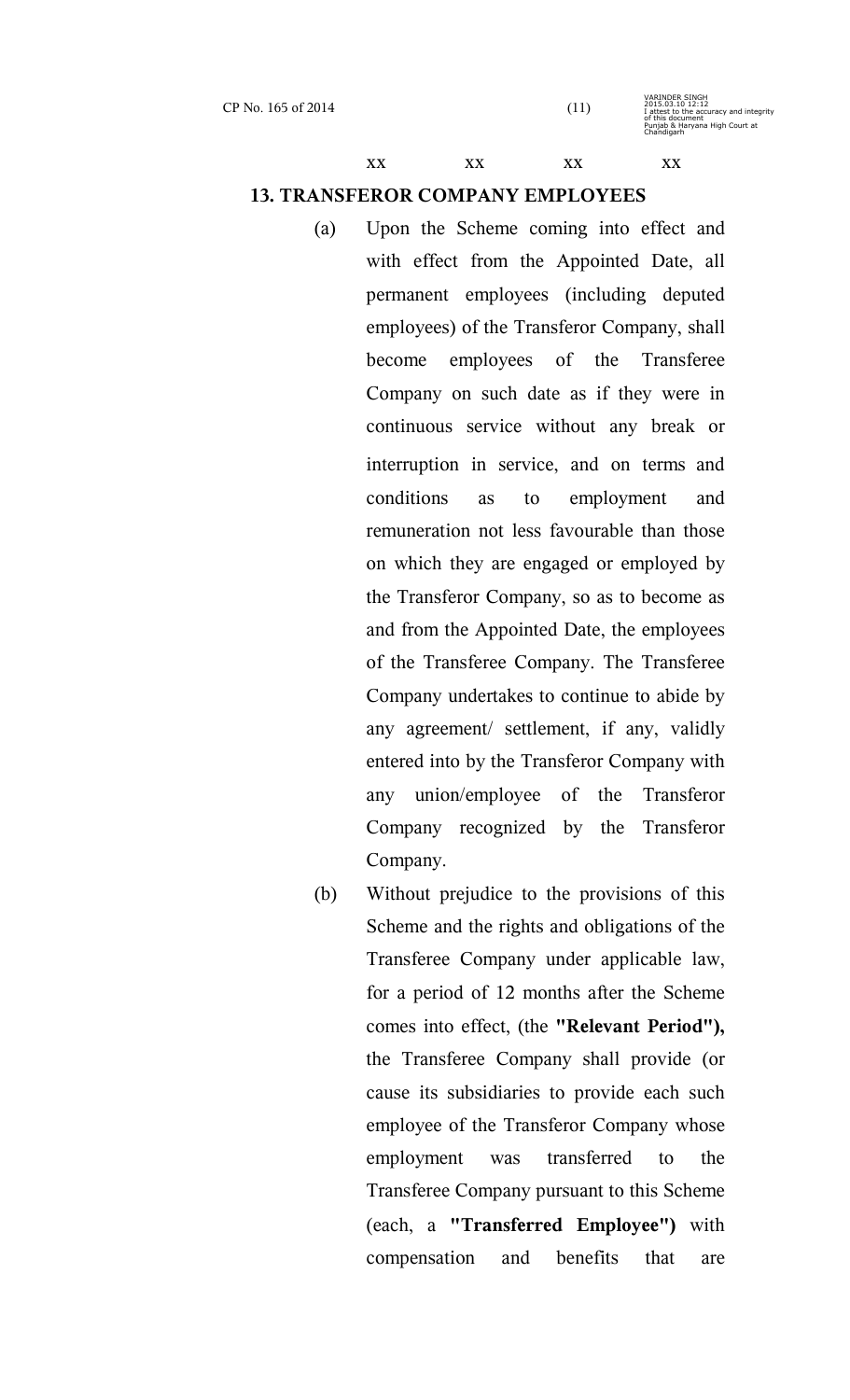substantially comparable in the aggregate economically to the compensation and benefits provided to such Transferred Employee immediately prior to the Scheme coming into effect; *provided, however,* that during the Relevant Period there shall be no decrease in a Transferred Employee's base salary or base wage rate in effect immediately prior to the Scheme coming into effect. To the extent that: (i) the applicable law of any jurisdiction; (ii) any collective bargaining agreement, works council agreement or similar agreement; or (iii) any employment agreement would require the Transferee Company to provide any more favorable terms of employment to any Transferred Employee than those provided in the preceding sentence, the Transferee Company shall provide (or cause its subsidiaries to provide) such more favorable term, and otherwise provide terms of employment in accordance with the preceding sentence.

21. The primary apprehension of the applicants in CA Nos. 963- 964 of 2014, who are working as Sales Promotion Employees in the Transferor Company is that their terms and conditions of employment may be changed to their detriment. Their salary may be reduced after one year as is sought to be provided in Clause 13(b) of the Scheme of Arrangement and further they may be transferred to some insignificant companies.

22. In my opinion, though in clause 13(a) and (b) of the Scheme of Arrangement, the interest of the employees of the Transferor Company has been fully taken care of, but still to clarify the issue further affidavit dated 11.2.2015 of Ashok I. Bhuta, authorised person of Sun Pharmaceutical Industries Limited has been filed undertaking therein that Clause 13 (b) of the Scheme of Arrangement shall not be used as an instrument to reduce the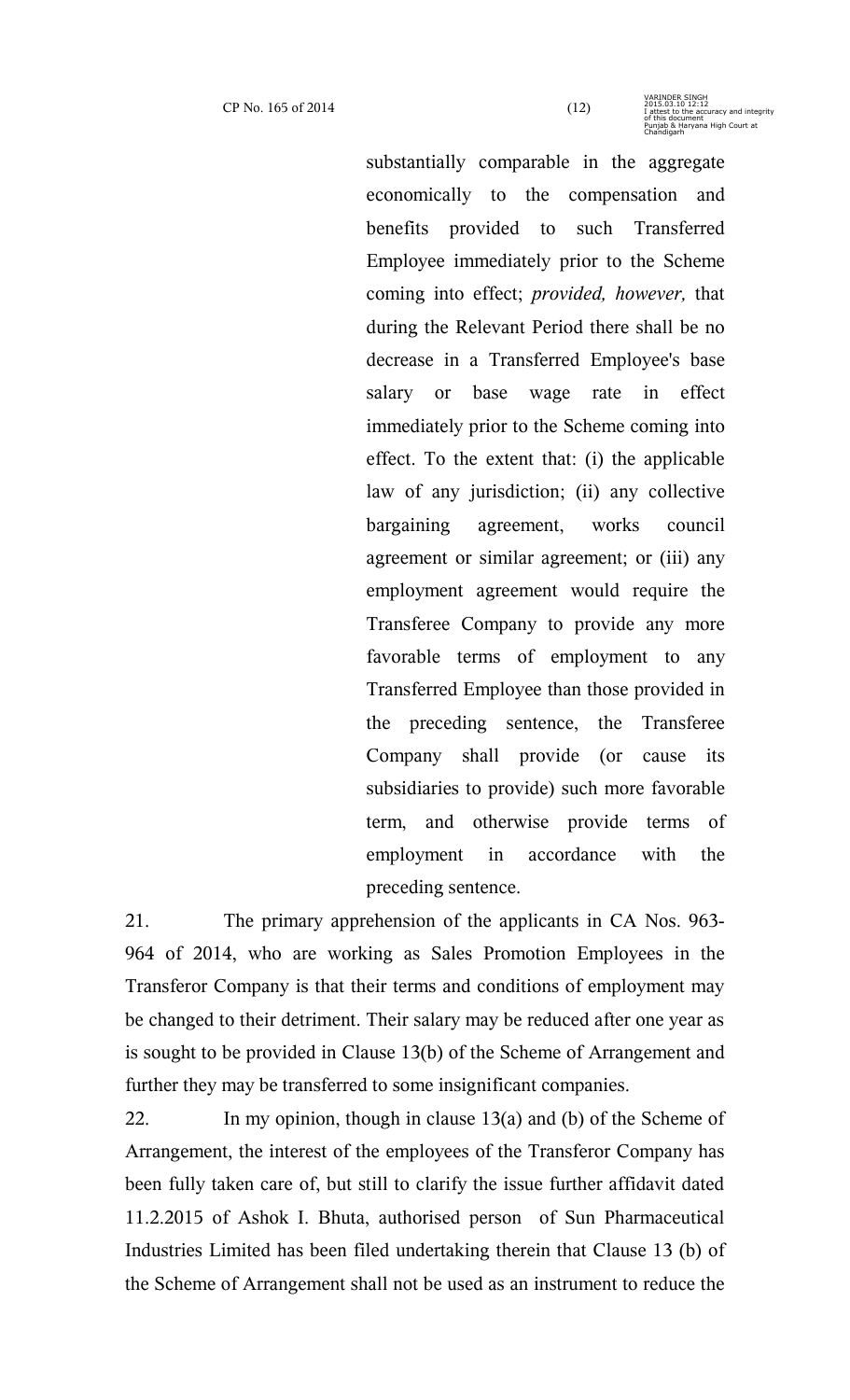base salary and base rate of the transferred employee as any variation therein even after the relevant period will be in accordance with the terms and conditions of the employment subject to applicable law. Relevant paragraphs of the affidavit are reproduced as under:-

> "2. That Clause 13(b) of the scheme of arrangement between Ranbaxy Laboratories Limited and Sun Pharmaceutical Industries Limited ("Scheme") provides that for a period of 12 months after the scheme comes into effect, there shall be no decrease in a Transferred Employee's base salary or base wage rate from the base salary or base wage rate which was applicable immediately prior to the Scheme coming into effect. Thus, the Transferred Employees are protected during the Relevant Period from any reduction in their base salary or base wage rate. This provision is without prejudice to the provisions of this Scheme and the rights and obligations of the Transferee Company under applicable law. If either Scheme [particularly clause 13(a)] or law does not permit, there cannot be any reduction in their base salary or base wage rate even after the expiry of the Relevant period.

> 3. It is submitted that the Applicants to the Company Application No. 964 of 2014 (Objectors) have alleged that pursuant to the Scheme being allowed by this Hon'ble Court, clause 13 (b) may be misused by the Transferee Company to reduce their base salary or base wage rate after the Relevant Period.

> 4. The Transferee Company submits and undertakes that it shall not use the Hon'ble Court's sanction to the Scheme including clause 13(b) of the Scheme as an instrument to reduce the base salary or base wage rate of the Transferred Employees, and any variation (increase or reduction) in the base salary or base wage rate of Transferred Employees after the Relevant period will be in accordance with the terms and conditions of employment, and subject always to all the extant laws including labour laws in this regards."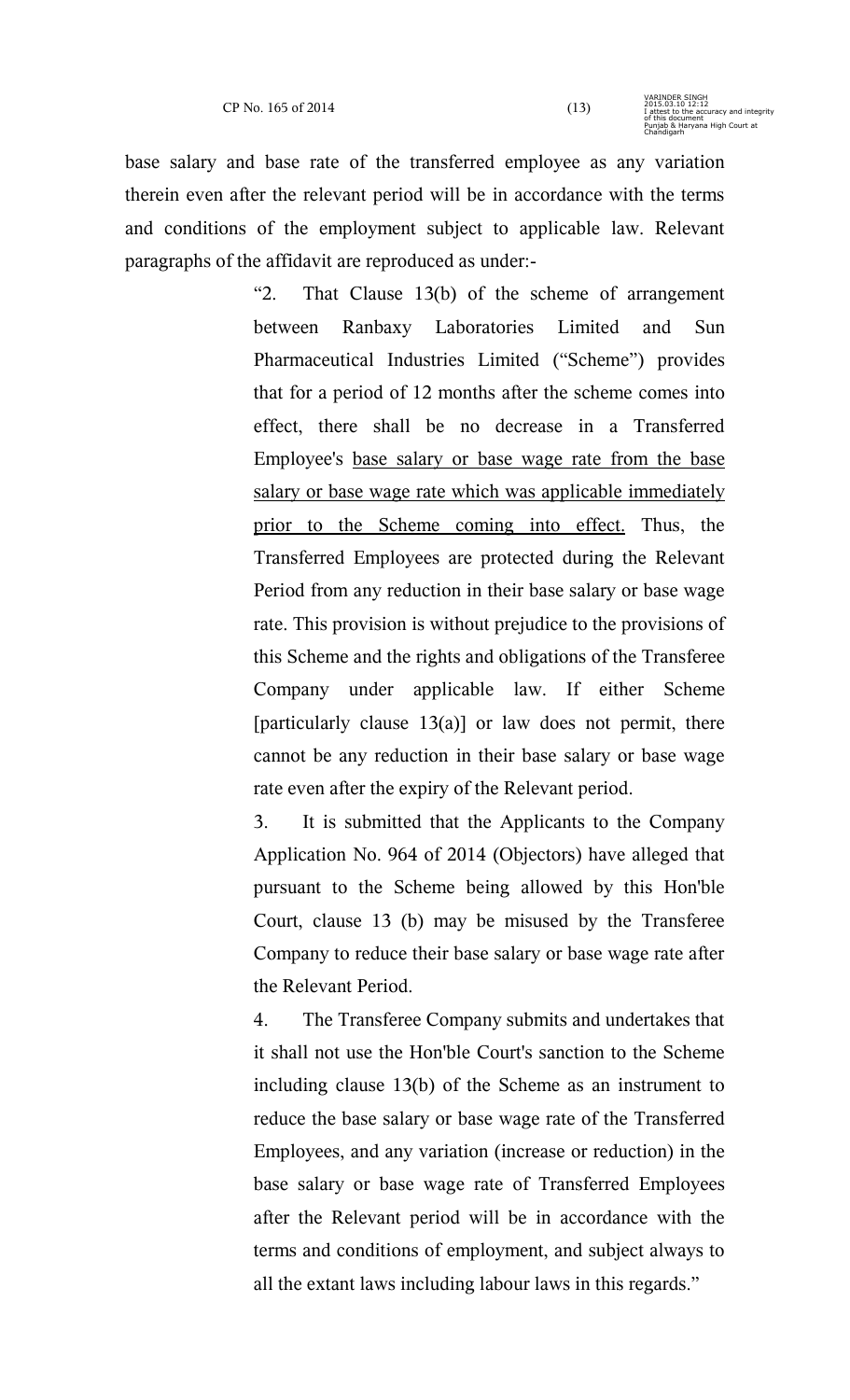23. As far as transfer of the employees to the other associated or subsidiary is concerned, even in the letter of appointment of the applicants such a condition is existing. In Clause 13(a) of the Scheme of Arrangement, all such rights and liabilities have been protected, hence, apprehension is baseless.

24. As regards the issue of subsidiary of the Transferor Company is concerned, once the Transferor Company is being merged in the Transferee Company with all its assets and liabilities, the entire share holding of the Transferor Company in other companies in which the Transferor Company has majority share holdings, automatically gets transferred to the Transferee Company and as a result thereof change to that extent will be affected which is a natural consequence, hence, nothing hinges on that.

# CA No. 73/2015

25. The objection sought to be raised by Genepharm S.A. Greece, is that it is one of the unsecured creditor of the Transferor Company and further that it has to recover a sum of Euro 15,37,619.80 from the transferor company as damages on account of loss suffered by it for which a legal notice dated 21.1.2015 had been got issued. Further case set up by it is that in terms of Licence and Supply Agreement dated 11.6.2012 in case of assignment of the rights under the agreement by either party prior written consent of other party was required but in the present case none was sought. It is further claimed that similar agreement is with Ranbaxy (U.K.) for which consent was sought vide letter dated 4.12.2014 after the entire exercise had already been done by the Transferor Company. Ranbaxy (U.K.) is the subsidiary of the Transferor company.

26. The case set up by the Transferor Company is that in terms of Clause 16.6 of the Licence and Supply Agreement, the agreement remains binding on the parties despite any change of management control on either party and further in Clause 21 thereof there is an arbitration clause for settling the dispute, if any, arising out of the agreement. It was further claimed that no amount is due to the applicant from Transferor Company.

27. The applicant was a unsecured creditor to the extent of  $\bar{\tau}$ 17,86,276.80 as on 31.3.2014. The aforesaid amount, which is equivalent to Euro 45,000, was transferred by the Transferor Company in the account of the applicant in June, 2014, hence, nothing was due. Further regarding claim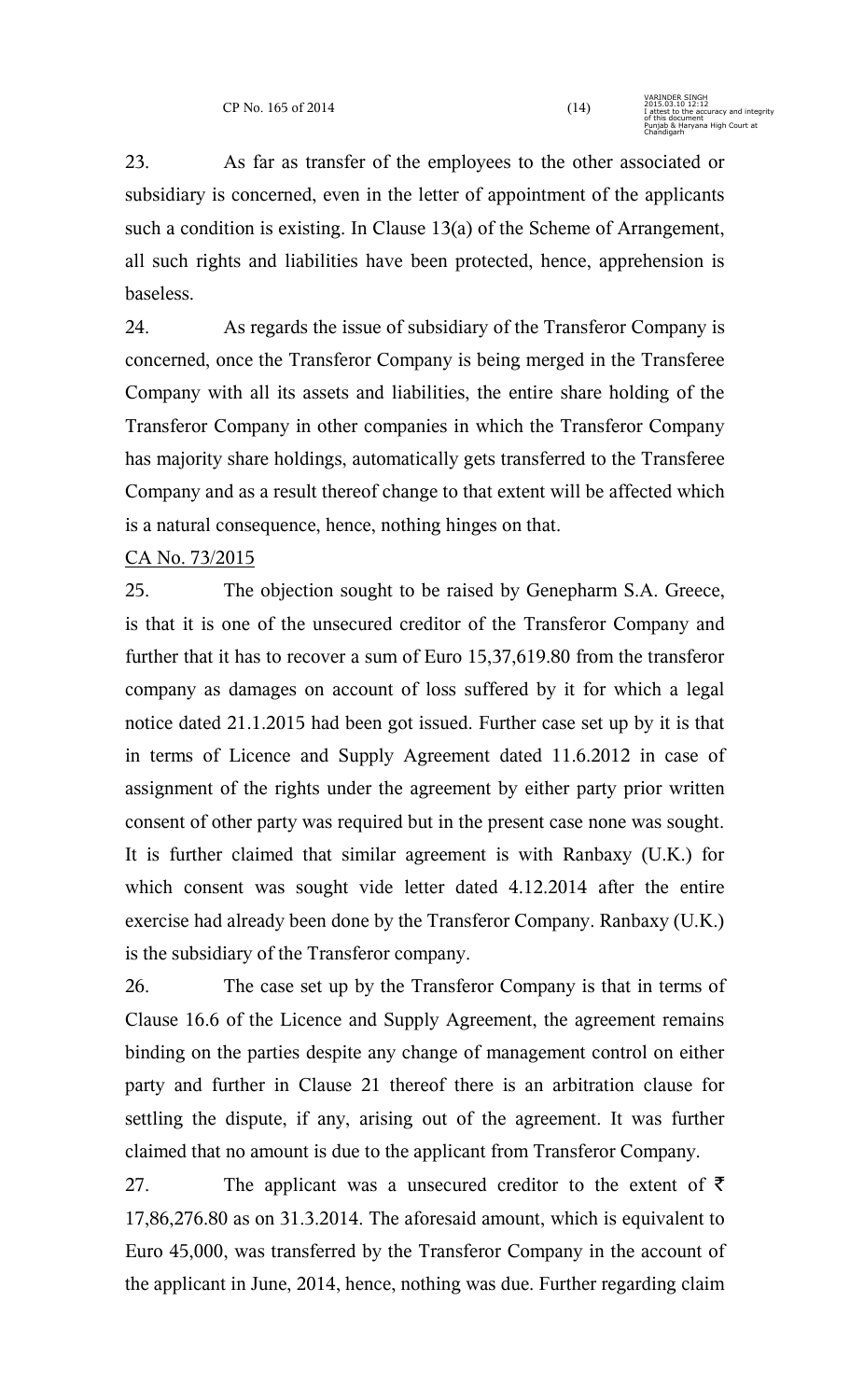for damages, the stand is that it is merely a notice got issued by the applicant. The claim is yet to be gone into by any court of law. As per the scheme of Arrangement, the Transferee Company steps into the shoes of the Transferor Company and will defend and settle the claim, if any, as per law. The relevant clauses of the Licence and Supply Agreement dated 11.6.2012 entered into between the Transferor Company and the applicant – Genepharm S.A. Greece, are extracted below:-

### "14. **ASSIGNMENT**

14.1 This Agreement may not be assigned by either Party without the prior written consent of the other, such consent may not to be unreasonably withheld or delayed.

16.6 This Agreement will be binding, despite of any change of management control on either party.

# **21. DISPUTE RESOLUTION AND ARBITRATION**

21.1 This Agreement shall be governed by and interpreted in accordance with English law. Any dispute, controversy or claim arising out of this Agreement, or the breach, termination or invalidity thereof, shall be discussed between the senior management of the Parties who will attempt to resolve the matter amicably. Any disputes which cannot be resolved in this way within sixty (60) days of one Party notifying the other of the existence of a dispute shall be finally settled under the Rules of Arbitration of the International Chamber of Commerce by one or more arbitrators appointed in accordance with the said Rules. The arbitration shall be conducted in English in London."

28. Similar Clauses are there in the agreement signed by Ranbaxy (U.K.) with the applicant. Clause 14 of the Agreement provides that the same may not be assigned by either party without prior written consent of the other. However, such consent was not to be unreasonably withheld or delayed. Clause 16.6 of the Agreement provides that it shall remain binding between the parties despite any change of management control on either party. Further Clause 21 of the Agreement provides that it shall be governed by English law. Any dispute, controversy or claim arising out of the Agreement, shall first be discussed amongst the senior management of the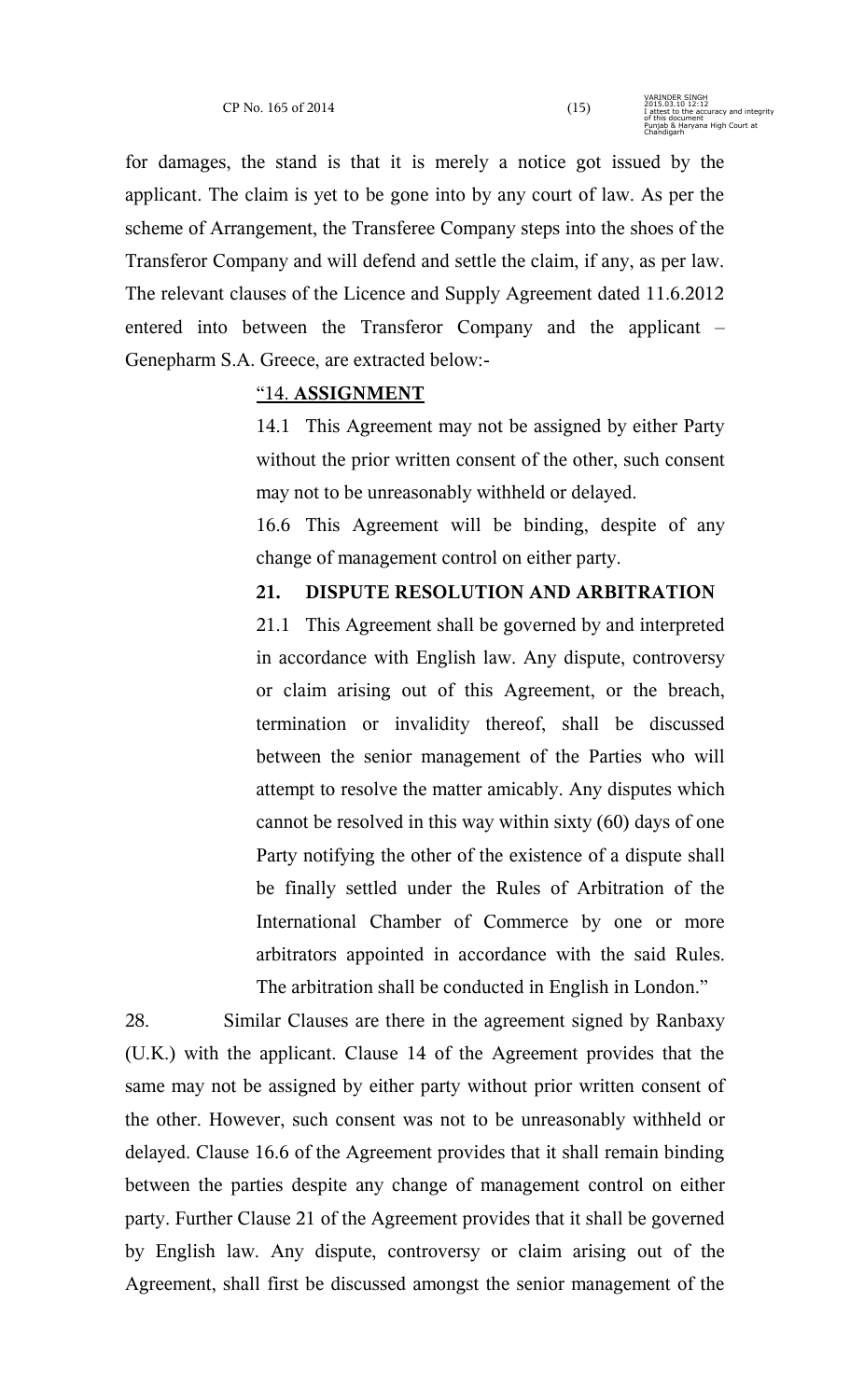Parties with an attempt to resolve the same. If the dispute cannot be resolved within sixty (60) days, the matter shall be referred to Arbitration. The place of arbitration has been chosen as London.

29. Considering the aforesaid clauses, in my opinion, the objections filed by the applicant that its prior consent was required for giving effect to the scheme of Arrangement between the Transferor and Transferee Companies is not tenable. In case the applicant is aggrieved, complete dispute resolution mechanism has been provided in Clause 21 of the Licence and Supply Agreement. In terms of Clause 16.6 of the Licence and Supply Agreement dated 11.6.2012, the Transferor Company is bound by the same as the agreement will be binding, despite any change of management control on either party. Hence sanction to the Scheme of Arrangement cannot be withheld on that ground.

30. As far as the applicant being an unsecured creditor is concerned, as claimed by the Transferor Company the amount due to it, as on 31.3.2014 was  $\overline{\xi}$  17,86,276.80. To settle the account a sum of Euros 45,000 were transferred in the account of the applicant in June, 2014, hence, nothing was due. As regards the claim of Euros 15,37,619.80 on account of damages is concerned, the same is the amount claimed by the applicant vide legal notice dated 21.1.2015. It is yet to be determined by any authority or the Court of law. In terms of Clause 5 of the Scheme of Arrangement, upon coming into effect of the Scheme all suits, claims, actions and proceedings by or against the Transferor Company pending and/or arising on or before the Effective Date shall be continued and be enforced by or against the Transferee Company as effectually as if the same had been originally instituted and/or pending and/or arising by or against the Transferee Company. The Transferee Company has undertaken to have all legal or other proceedings initiated by or against the Transferor Company referred to in Clause 5(a) above transferred to its name and to have the same continued, prosecuted and enforced by or against the Transferee Company. The Transferee Company is bound by the result thereof, even if the cause of action arose to a party prior to the effective date.

31. For the reasons mentioned above, the objections raised by the applicants to the Scheme of Arrangement are not tenable. Hence, the same are dismissed.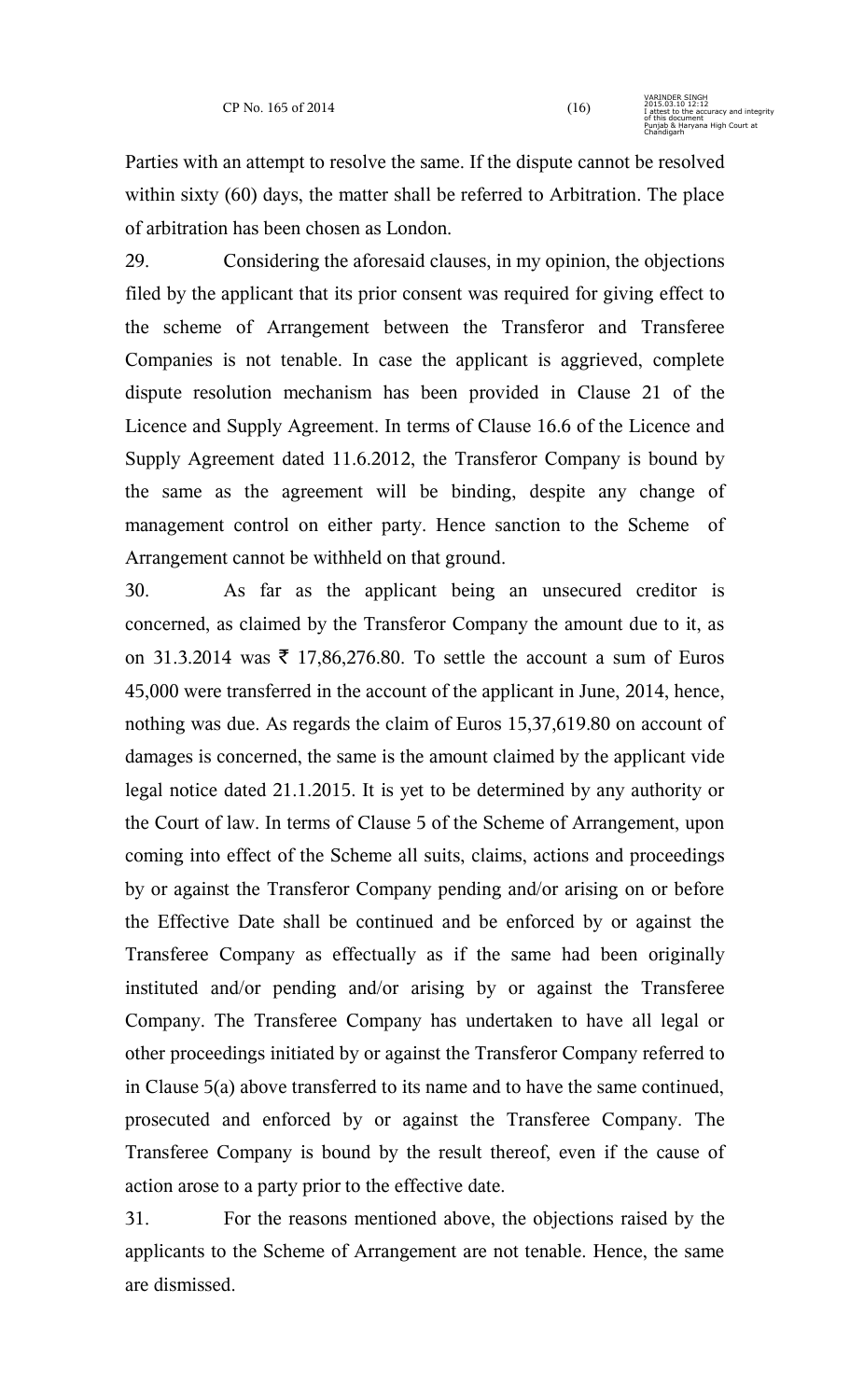VARINDER SINGH

Chandigarh

2015.03.10 12:12 I attest to the accuracy and integrity of this document Punjab & Haryana High Court at

#### CP No. 165/2014 ON MERITS

32. Pursuant to the notice of second motion petition, the Official Liquidator has placed on record the report dated 16.1.2015 by way of affidavit of A. K. Chaturvedi, Regional Director, Northern Region, Ministry of Corporate Affairs, Noida. The issues raised by the Regional Director in his affidavit are as under:-

- "4. That the Deponent craves leave to submit that as per clause 10.1 of the scheme it has been stated that the amalgamation is to be considered as an "Amalgamation in the nature of merger" in accordance with the provision of Paragraph 29 of Accounting Standard 14 -" Accounting for Amalgamation" (AS-14) as notified under the Companies Act, 1956 (which continue to be applicable in respect of section 133 of the Companies Act, 2013 in terms of General circular 15/2013 dated September 13, 2013 of the Ministry of Corporate Affairs), the accounting treatment in respect of assets, liabilities and reserves and surplus of the Transferor Company in the books of the Transferee Company shall be governed by, the provision of AS-14, "the Pooling of Interests Method".
- 5. That the Deponent craves leave to submit that as per Ministry of Corporate Affairs' General Circular No.1/2014 dated 15.01.2014, letter for furnishing the comments/observations, if any, in regard to scheme was sent to the office of Chief Commissioner of Income Tax, Chandigarh vide this Directorate's letter dated 18.11.2014. In this regard it is submitted that no observation/comments have been received till date.
- 6. That the Deponent craves leave to submit that as stated by ROC the valuation report has been prepared by Walker Chandilok & Co LLP and Method of Valuation adopted is Net Asset Value Method, Market Price Method.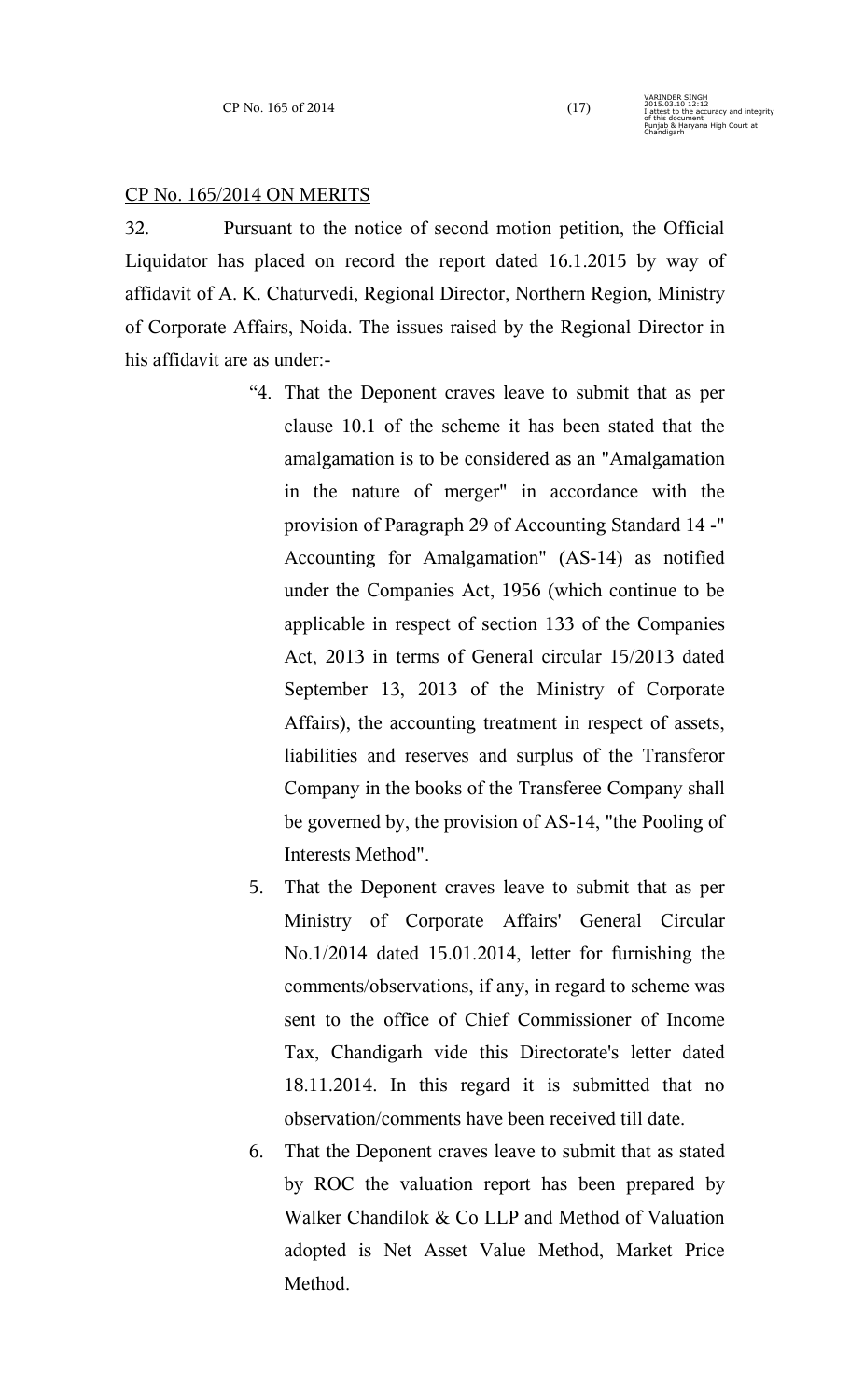- 7. That the Deponent craves leave to submit that with reference to this Directorate's letter dated 10.12.2014 issued to Securities and Exchange Board of India copy enclosed as "Annexure- A", the SEBI has furnished its comments stating as under:
	- i. It is noted that the Designated Stock Exchange' viz. BSE, and NSE have accorded their 'noobjection' to the draft Scheme vide letter dated June 09, 2014 and June 11, 2014,respectively.
	- ii. The matter has been examined by SEBI in The light of the provisions under Part A, Annexure I of the aforesaid Circular. Accordingly, SEBI's comments on the draft Scheme are as under :
		- a. Stock exchanges to ensure compliance with the said Circulars.
		- b. The Company shall duly comply with various provisions of the Circulars.
	- iii. Please note that the submission of documents/information in accordance with the Circulars, to SEBI should not in any way be deemed or construed that the same has been cleared or approved by SEBI. SEBI does not take any responsibility either for the financial soundness of any scheme or for the correctness of the statements made or opinions expressed in the documents submitted.
- 8. That the Deponent craves leave to submit with reference to this Directorate's letter dated 18.11.2014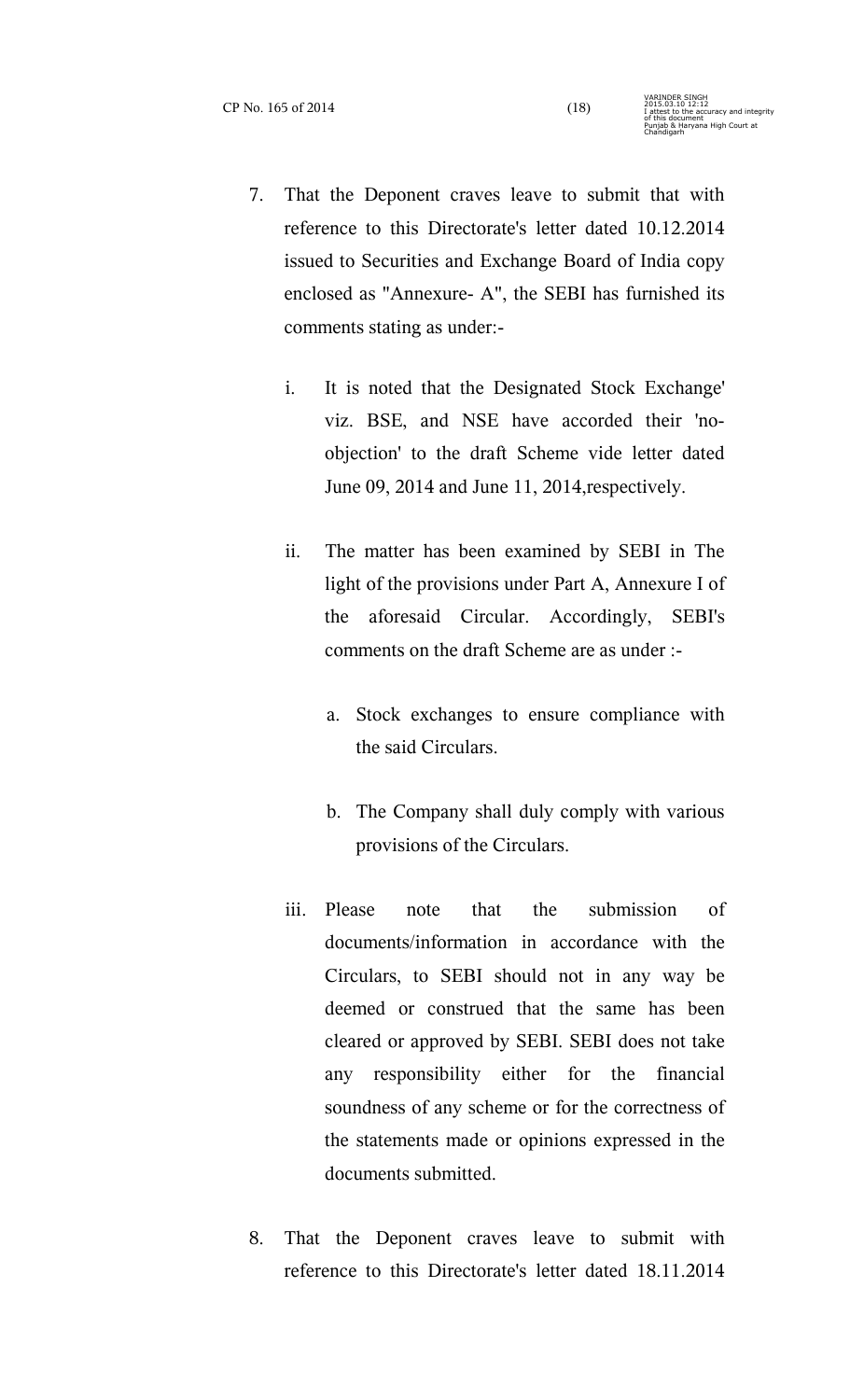issued to the Registrar of Companies, Chandigarh copy enclosed as "Annexure- B", in this regard Registrar of Companies, Chandigarh has made the following observations as under:

- i. The merger is also subject to the approval/conditions to be imposed by Competition Commission of India.
- ii. As per Clause 9 of the scheme of Amalgamation i.e. REDUCTION OF CAPITAL AND RESERVES sub clause (9.1) An amount equal to the balance lying to the debit in statement of profit and loss in the books of the Transferor Company on the close of 31" day of March, 2014, shall be, in the books of the Transferor Company, adjusted/reduced as follows in accordance with provisions of section 391 to 394, section 78 and 100 to 103 of the Companies Act, 1956 and Section 52 of the Companies Act, 2013 and any other applicable provisions of law:
- (a) Firstly, against reduction of Capital Reserve Account of the Transferor or Company amounting to INR 176.20 Crore. (Rupees One hundred Seventy Six corers and twenty lacs only).
- (b) Secondly, against reduction of Securities Premium Account of the Transferor Company amounting to INR 3501.48 Crores. (Rupees Three Thousand Five Hundred One Crore and Forty Eight lacs only);
- (c) Thirdly, against reduction of the General Reserve of the Transferor Company amounting to INR 551.92 (Rupees Five Hundred and Fifty one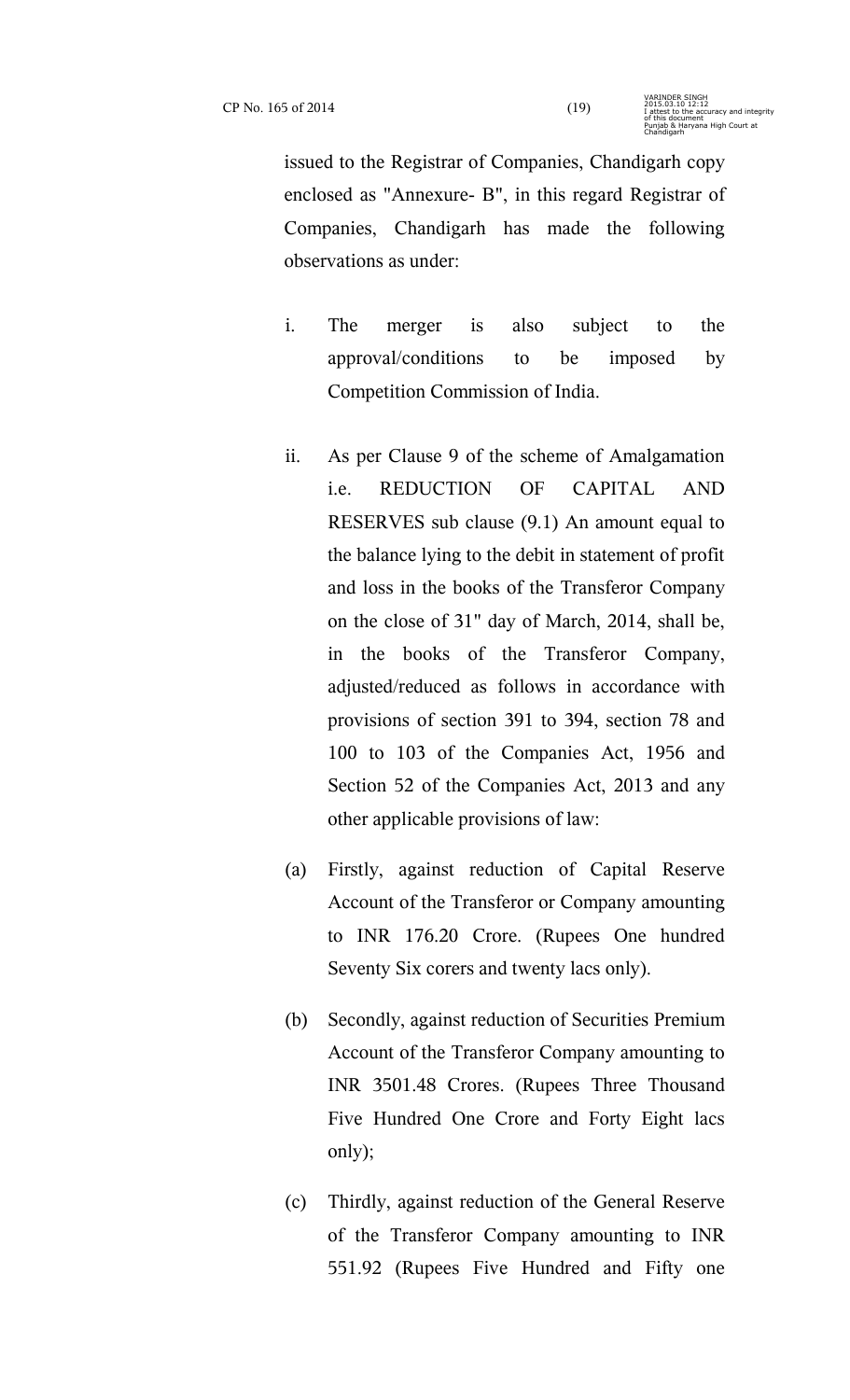Crores and Ninety Two lacs only), to the extent available or required;

(d) The balance, if any, remaining in the debit in state of profit and loss in the books of the Transferor Company shall be carried in the books of the Transferor Company as on 31' March 2014."

33. The Official Liquidator in his report dated 30.1.2015 while referring to the observations made by the Chartered Accountant in audit report has submitted that the Scheme is designed to set off "Carry Forward Accumulated Losses and Unabsorbed Depreciation" of the Transferor Company against profits of the Transferee Company which is prejudicial to the interest of revenue and the public at large.

34. In the submissions made on behalf of the Transferor Company in response to the affidavit filed by the Regional Director, it has been stated that the Scheme of Arrangement is in accordance with the requirement of AS-14. The same has been specifically stated in Clause 10.1 of the Scheme read with other clauses. It has further been stated therein that the Scheme was sent to the Chief Commissioner of Income Tax, Chandigarh, by the Regional Director vide letter dated 18.11.2014, however, no observations were received. Meaning thereby that the Income Tax Department has no objection.

35. With reference to the facts stated in para 7 of the affidavit filed by the Regional Director, the Transferor Company, while stating that the Scheme is strictly in accordance with the law and is not prejudicial to public interest, submitted that the Transferor Company shall comply with all the legal requirements, whichever applicable.

36. To the observations made by the Registrar of Companies in his communication dated 9.1.2015 addressed to the Regional Director, it has been stated that the Transferor Company will comply with all legal requirements.

37. With reference to the report of the Official Liquidator, in the response filed by the Transferor company, it has been stated that the same is merely repetition of comments of the report prepared by the Chartered Accountant. Whatever rights and liabilities the Transferor or Transferee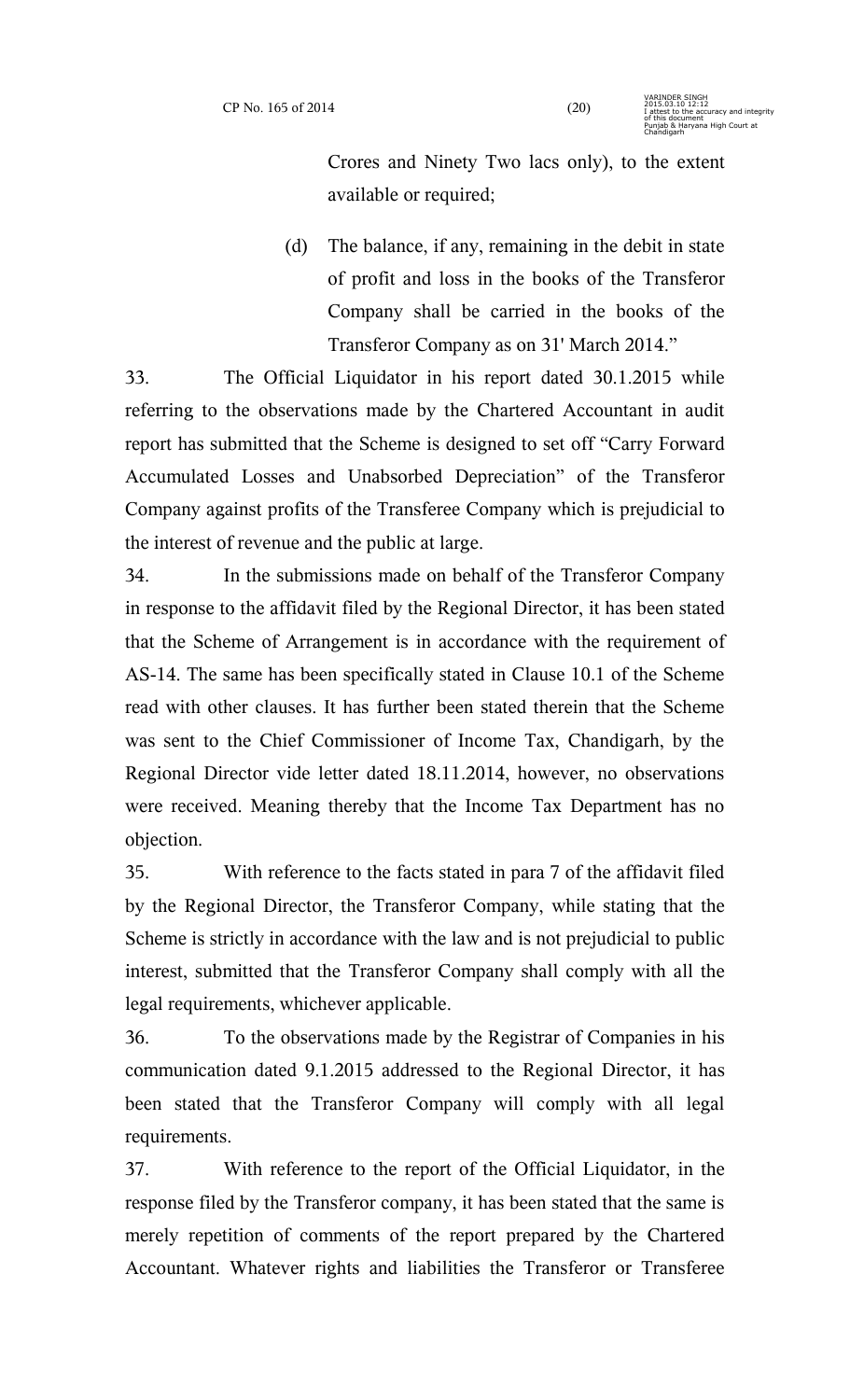Companies have under the Income Tax Act regarding carry forward of losses shall be strictly adhered to. The observations were totally uncalled for. In fact after Scheme of Arrangement comes into effect, more revenue will be generated.

38. Heard learned counsel for the parties and perused the paper book.

39. As far as the issue raised by the Regional Director in his affidavit, the Transferor Company has clarified that the Scheme has been prepared in terms of Accounting Standard-14. Copy of the Scheme was sent to the Chief Commissioner of Income Tax, Chandigarh. However, no comments have been received.

40. It has further been undertaken by the Transferor Company that all legal formalities required shall be complied with by the Transferor Company.

41. In the report of the Official Liquidator, it has been stated that the Scheme of Arrangement is prejudicial to the interest of revenue and public at large, as the Scheme is designed to set off "Carry Forward and Set Off Accumulated Losses and Unabsorbed Depreciation" of the Transferor Company against profits of the profit making Transferee Company. The Scheme was sent to the Income Tax Department. No comments have been received. In case it is legally permissible for the Transferor Company to carry forward and set off all the losses, it shall be entitled to the benefit in case the law does not put a restriction thereon.

42. Certain other issues have been raised in the report of the Official Liquidator in terms of the comments made by the Chartered Accountant in its report. Those are pertaining to certain losses suffered by the Transferor Company regarding ban of drugs in U.S., pendency of certain litigation, etc. These are factors which are required to be considered by the Transferor and Transferee Companies and not the Court.

43. Reference has been made to order dated 5.12.2014 passed by the Competition Commission of India (for short, 'the Commission') under Section 31(7) of the Competition Act, 2002 (for short, 'the Competition Act'). This is with reference to the notice given by the Transferor and Transferee Companies under Section 6(2) of the Competition Act. The Scheme of Arrangement was submitted for approval to the Commission.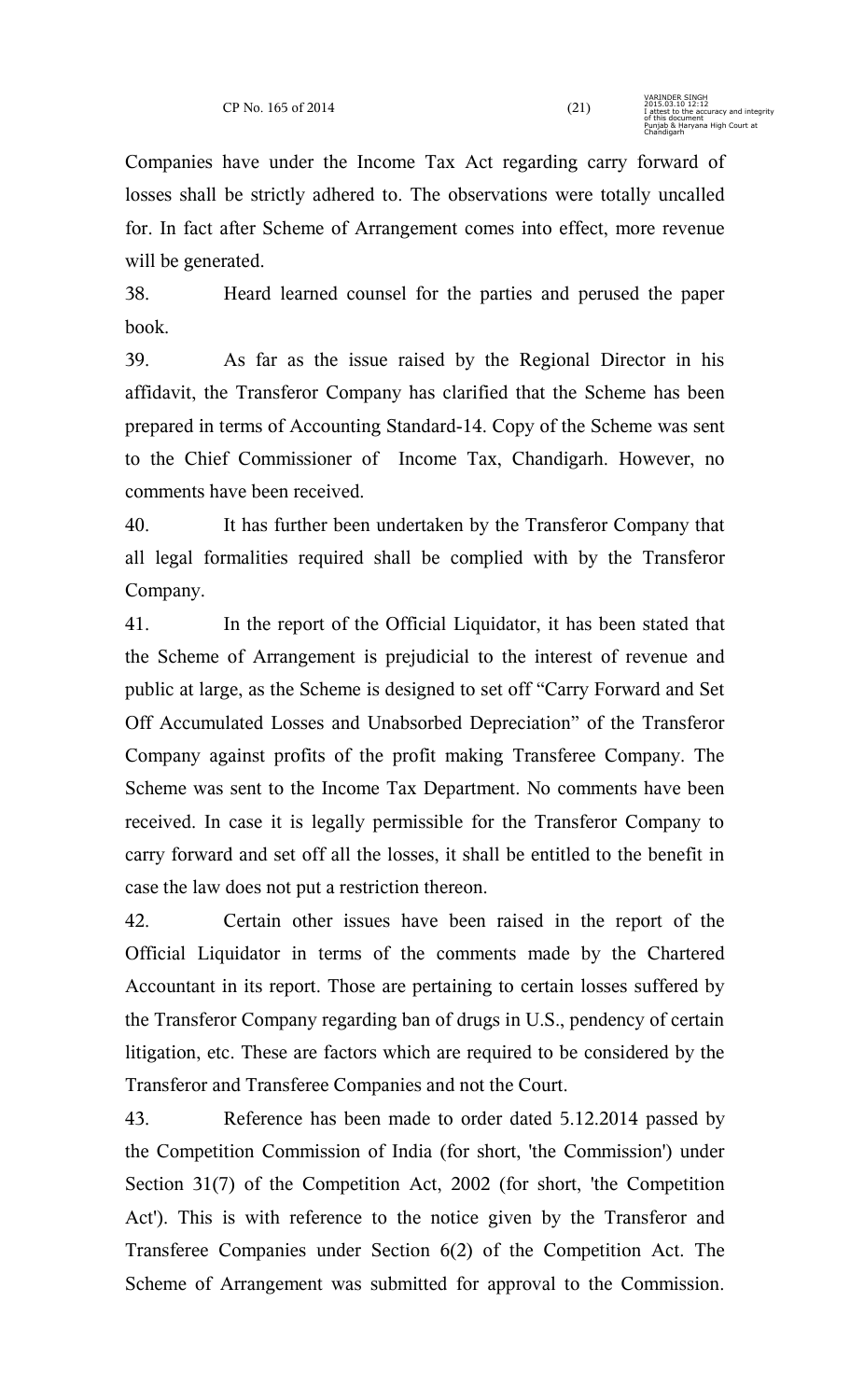Certain queries raised by the Commission were replied to and the information was furnished. Prima facie, the Commission in its meeting held on 7.7.2014 found that the proposed combination is likely to cause an appreciable adverse effect on competition in the relevant markets in India. Hence, the notice was issued to the parties under Section 29(1) of the Competition Act. The Commission directed for publication of the proposed Combination for inviting comments/ objections/ suggestions. Number of them were received.

44. A perusal of the order passed by the Commission shows that exhaustive exercise was carried out to find out the effect of merger on the public at large. The Commission has issued comprehensive directions in consonance with the provisions of the Competition Act, which are to be complied with by the Transferor / Transferee Companies.

45. No doubt, the Commission has taken full care of the interest of the consumers of the medicines manufactured by both the companies, however, still as an abundant caution, it is added that during the period the entire process of Divestment is completed, the monitoring agency shall also monitor the prices of the drugs manufactured by the combined entity.

46. The petitioner- company has confirmed that there are no investigations or proceedings pending against it under Sections 235 to 251 of the Act.

47. For the reasons afore-stated and on consideration of all the relevant facts and the procedural requirements contemplated under Sections 391 to 394 of the Companies Act, 1956 and the relevant Rules and on due consideration of the reports of Regional Director, Northern Region, Ministry of Corporate Affairs Noida; the Official Liquidator and the replies submitted by the Transferor Company, the Scheme of Arrangement is hereby sanctioned. The Transferor Company shall be dissolved without being wound up. The Company shall be required to comply with the procedural requirements in accordance with law.

48. The Scheme shall be binding on the Transferor and Transferee Companies, their respective Shareholders, Creditors and all concerned.

49. Let formal order of sanction of the Scheme of Arrangement be drawn in accordance with law and its certified copy be filed with the Registrar of Companies within 30 days from the date of receipt thereof.